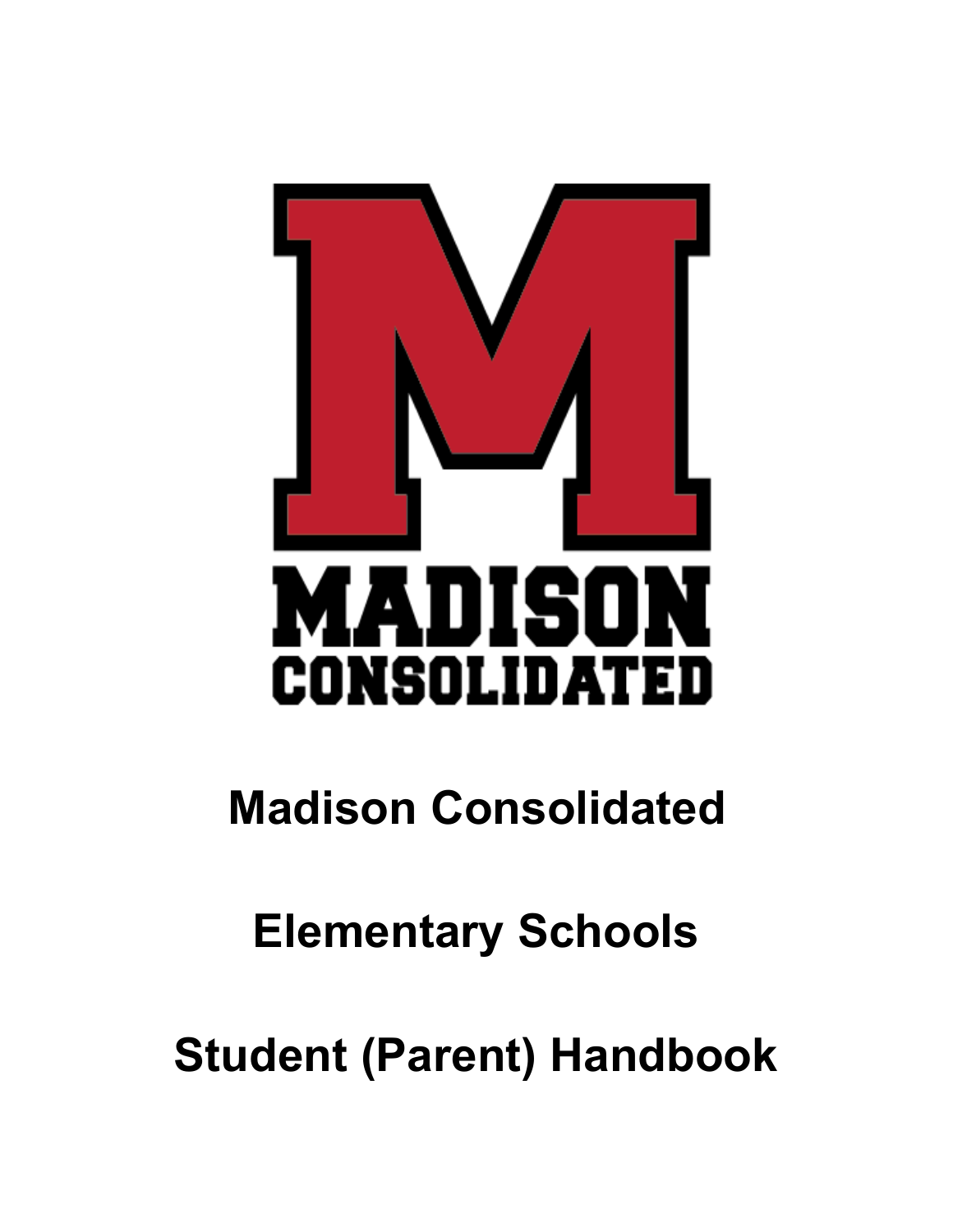Welcome to the Madison Consolidated Elementary Schools. We are pleased to have you as a student and will do our best to help make your experience as productive and successful as you wish to make it. To help provide a safe and productive learning environment for students, staff, parents and visitors, the Board of School Trustees publishes this updated Student/Parent Handbook annually to explain students' rights, responsibilities and consequences for misbehavior.

Parents are encouraged to take a few minutes to review and discuss the information in this Handbook with their school-age children. Teachers will also review this Handbook with students at the beginning of the school year. Students will be expected to digitally sign receipt of the handbook during the registration process.

Thank you for taking the time to become familiar with the important information in this handbook. If you have any questions, please contact:

Madison Consolidated Administration Building, 2421 Wilson Ave., Madison, IN 47250, Dr. Jeffery T. Studebaker, Superintendent, 812-274-8001

Madison Special Education and Student Services, 800 Lanier Dr., Madison, IN 47250 Shelli Reetz, Director of Student Services, 812-274-8228

Transportation Department, 2421 Wilson Avenue, Madison, IN 47250 Jill Deputy, Transportation Coordinator, 812-274-8111

Deputy Elementary,14350 West Mulberry St., P.O. Box 108, Deputy, IN 47230 Janet McCreary, Principal, 812-274-8007

Lydia Middleton Elementary, 714 West Main St., Madison, IN 47250 Tracy Ahlbrand, Principal, 812-274-8005

Anderson Elementary, 2325 Cherry St., Madison, IN 47250 Tara McKay, Principal, 812-273-8528

Rykers' Ridge Elementary, 2485 North Rykers' Ridge Rd., Madison, IN 47250 Jill Mires, Principal, 812-274-8006

Adopted by the Board of School Trustees June 9, 2021 Code of Conduct adopted by the Board of Trustees June 24, 2021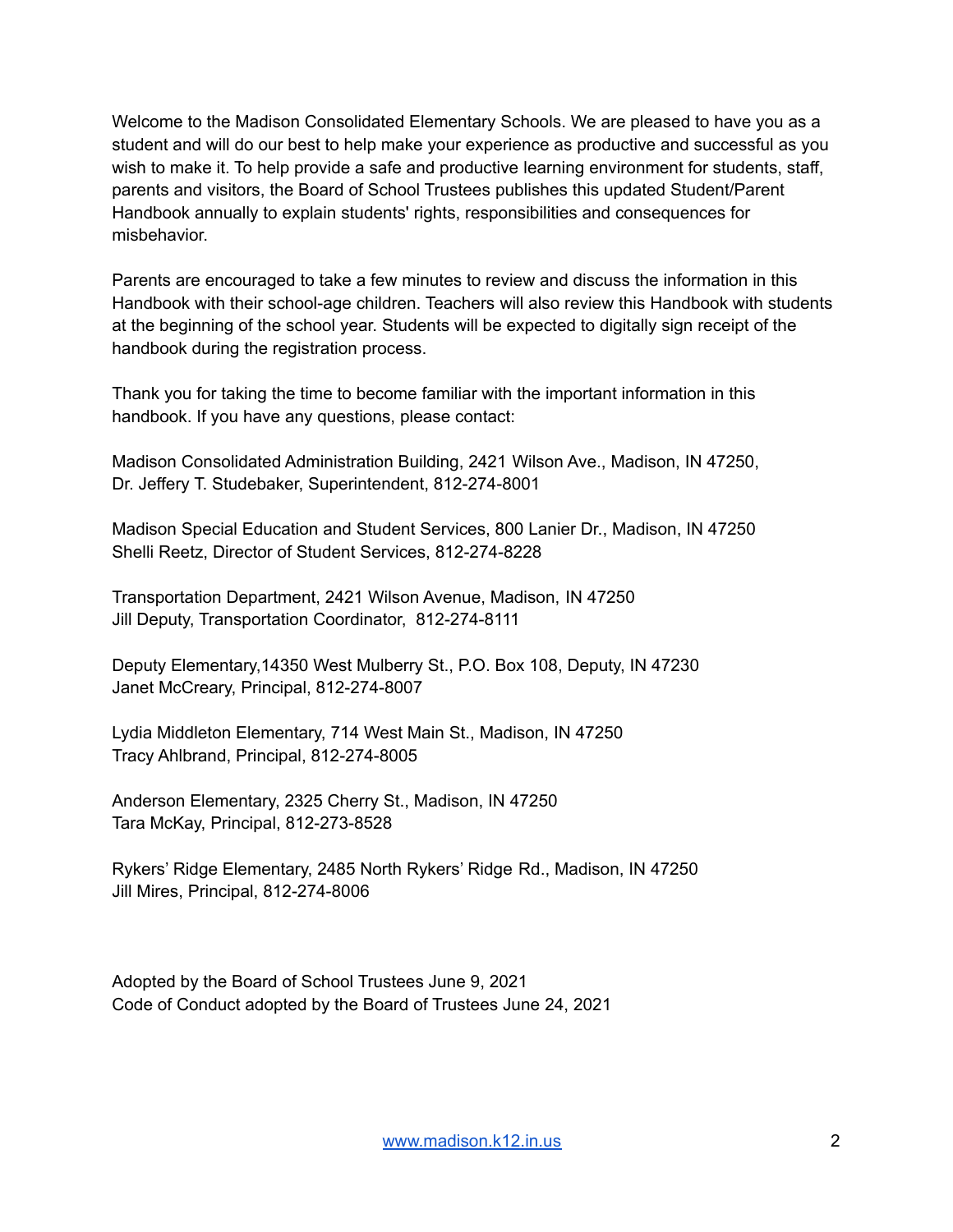#### **TABLE OF CONTENTS**

|                                                                                                  | 5  |
|--------------------------------------------------------------------------------------------------|----|
|                                                                                                  | 5  |
|                                                                                                  | 6  |
|                                                                                                  | 7  |
| Section I - General Information                                                                  |    |
|                                                                                                  | 7  |
|                                                                                                  | 7  |
|                                                                                                  | 8  |
|                                                                                                  | 8  |
|                                                                                                  | 8  |
|                                                                                                  | 8  |
| <b>Student Health</b>                                                                            |    |
|                                                                                                  | 8  |
|                                                                                                  | 8  |
|                                                                                                  | 9  |
|                                                                                                  | 10 |
|                                                                                                  | 10 |
|                                                                                                  | 10 |
|                                                                                                  | 11 |
| Special Education (Policy 2260.01)                                                               |    |
|                                                                                                  | 11 |
|                                                                                                  | 11 |
|                                                                                                  | 12 |
|                                                                                                  |    |
|                                                                                                  | 12 |
|                                                                                                  | 12 |
|                                                                                                  | 14 |
|                                                                                                  | 14 |
|                                                                                                  | 14 |
|                                                                                                  | 14 |
| Procedure for Student Lunch Meal Account                                                         | 14 |
|                                                                                                  | 15 |
|                                                                                                  | 16 |
|                                                                                                  | 16 |
|                                                                                                  | 16 |
|                                                                                                  | 16 |
|                                                                                                  | 16 |
|                                                                                                  | 17 |
|                                                                                                  | 17 |
| <b>Section II - Academics</b>                                                                    |    |
|                                                                                                  | 19 |
|                                                                                                  | 21 |
|                                                                                                  | 21 |
|                                                                                                  | 21 |
|                                                                                                  | 21 |
|                                                                                                  | 21 |
|                                                                                                  | 22 |
| Title 1 (Compact for Learning, Parent Involvement Policy, Right-to-Know Letter) (Policy 2261.02) | 22 |
|                                                                                                  | 27 |
|                                                                                                  | 27 |
| <b>Section III - Student Activities</b>                                                          |    |
|                                                                                                  | 27 |
|                                                                                                  | 28 |
| <b>Section IV - Student Conduct</b>                                                              |    |
| <b>Student Behavior Standards</b>                                                                |    |
|                                                                                                  | 28 |
|                                                                                                  | 28 |
|                                                                                                  | 28 |
| Section V - Transportation (Policy 8600)                                                         |    |
|                                                                                                  | 29 |
|                                                                                                  | 29 |
|                                                                                                  |    |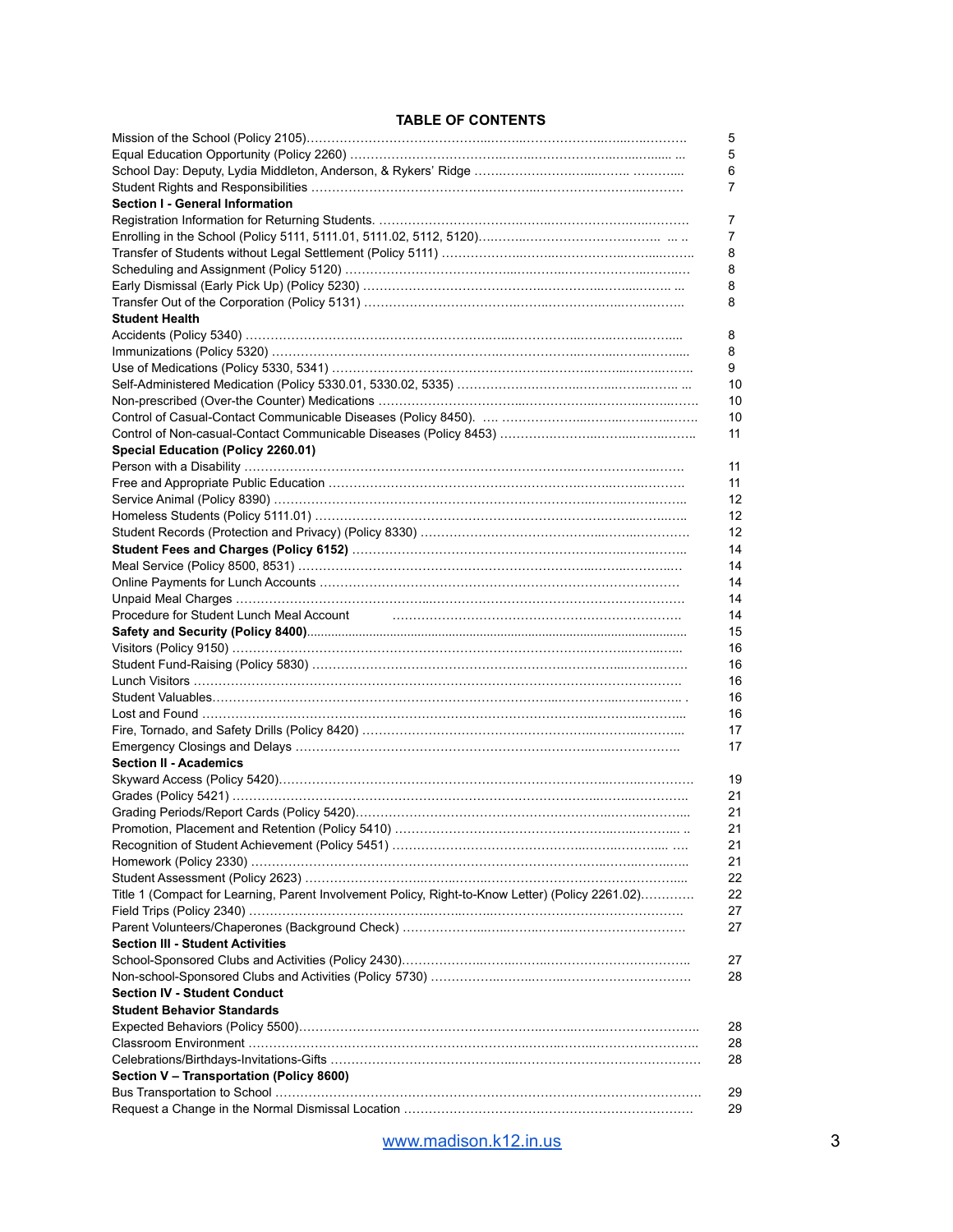| 29. |
|-----|
| 30  |
|     |
|     |

| NOTE: | This Student/Parent Handbook is based in significant part on policies adopted by the Board of School Trustees and Administrative<br>Guidelines developed by the Superintendent. Those Board Policies are incorporated by reference into the provisions of this Handbook. The<br>Policies are periodically updated in response to changes in the law and other circumstances. Therefore, there may have been changes to<br>the documents reviewed in this Handbook since it was adopted in June 2015. If you have questions or would like more information about a<br>specific issue or document, contact your school principal or access the document on the Corporation's website: madison.k12.in.us by<br>clicking on the "Board Policy: tab found under the "Board" Tab and finding the specific policy in the Table of Contents for that section. |
|-------|-------------------------------------------------------------------------------------------------------------------------------------------------------------------------------------------------------------------------------------------------------------------------------------------------------------------------------------------------------------------------------------------------------------------------------------------------------------------------------------------------------------------------------------------------------------------------------------------------------------------------------------------------------------------------------------------------------------------------------------------------------------------------------------------------------------------------------------------------------|
|-------|-------------------------------------------------------------------------------------------------------------------------------------------------------------------------------------------------------------------------------------------------------------------------------------------------------------------------------------------------------------------------------------------------------------------------------------------------------------------------------------------------------------------------------------------------------------------------------------------------------------------------------------------------------------------------------------------------------------------------------------------------------------------------------------------------------------------------------------------------------|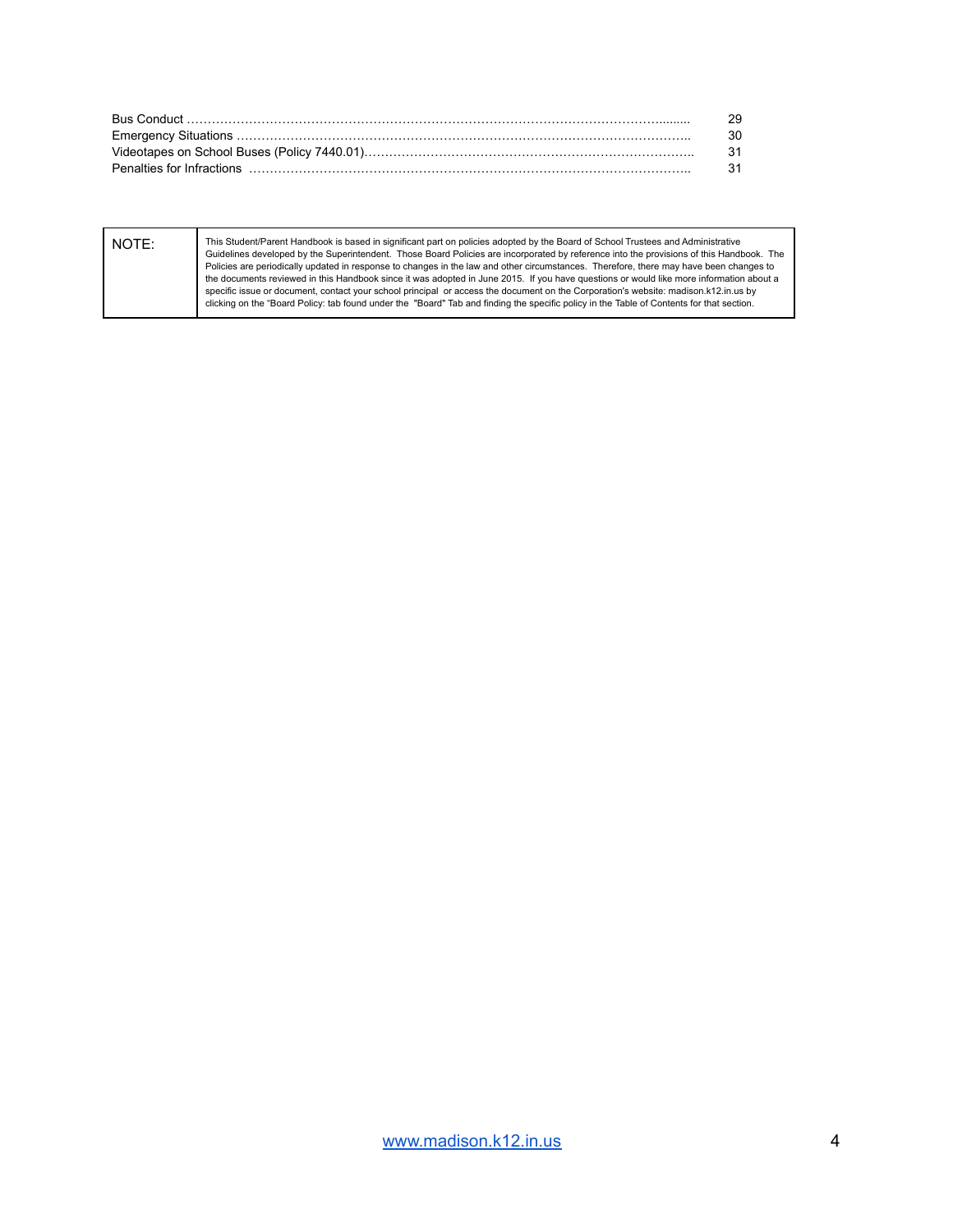This Student Handbook was developed to answer many of the commonly asked questions that families may have during the school year and to provide specific information about certain Board policies and guidelines. Please take time to become familiar with the following important information contained in this Handbook and keep the Handbook available for frequent reference. If you have any questions that are not addressed in this Handbook, you are encouraged to talk to the principal, who you will find listed in the Staff Directory section of the handbook. This Handbook replaces all prior handbooks and other written material on the same subjects. This Handbook does not equate to an irrevocable contractual commitment to the student, but only reflects the current status of the Board's policies and the School's rules as of June 2021. If any of the policies referenced herein are revised after June 2021, the language in the most current policy prevails. Board policies can be found at MCS [Homepage](http://www.madison.k12.in.us)

## **Shared Beliefs / Philosophy**

A safe environment is essential for learning.

Everyone can and will learn.

Nurturing relationships and caring environments are necessary for individuals to thrive. Every person is unique and has equal worth.

Diversity is a valuable asset that strengthens and enriches our community.

Education is the shared responsibility of students, families, teachers, staff and community.

## **MISSION OF THE SCHOOL (Policy 2105)**

Valuing diversity and excellence, the Madison Consolidated School Corporation's mission is to educate and inspire each student to succeed and responsibly build the future.

## **EQUAL EDUCATION OPPORTUNITY (Policy 2260)**

It is the policy of this Corporation to provide an equal education opportunity for all students.

Any person who believes that the Corporation, a school, or any staff person has discriminated against a student on the basis of race, color, national origin, sex (including sexual orientation and transgender identity), disability, age (except as authorized by law), religion, military status, ancestry, or genetic information, has the right to file a complaint. A formal complaint may be made in writing to the School Corporation's Compliance Officer listed below:

Shelli Reetz

Director of Student Services

812-274-8228

The complaint form can be located on the school website, [www.madison.k12.in.us](http://www.madison.k12.in.us) under "Parent Complaint Form" found on the MCS Homepage.

The complaint will be investigated and a response, in writing, will be given to the concerned person. The Compliance Officer may provide additional information concerning access to equal education opportunity. Under no circumstances will the Corporation threaten or retaliate against anyone who raises or files a complaint.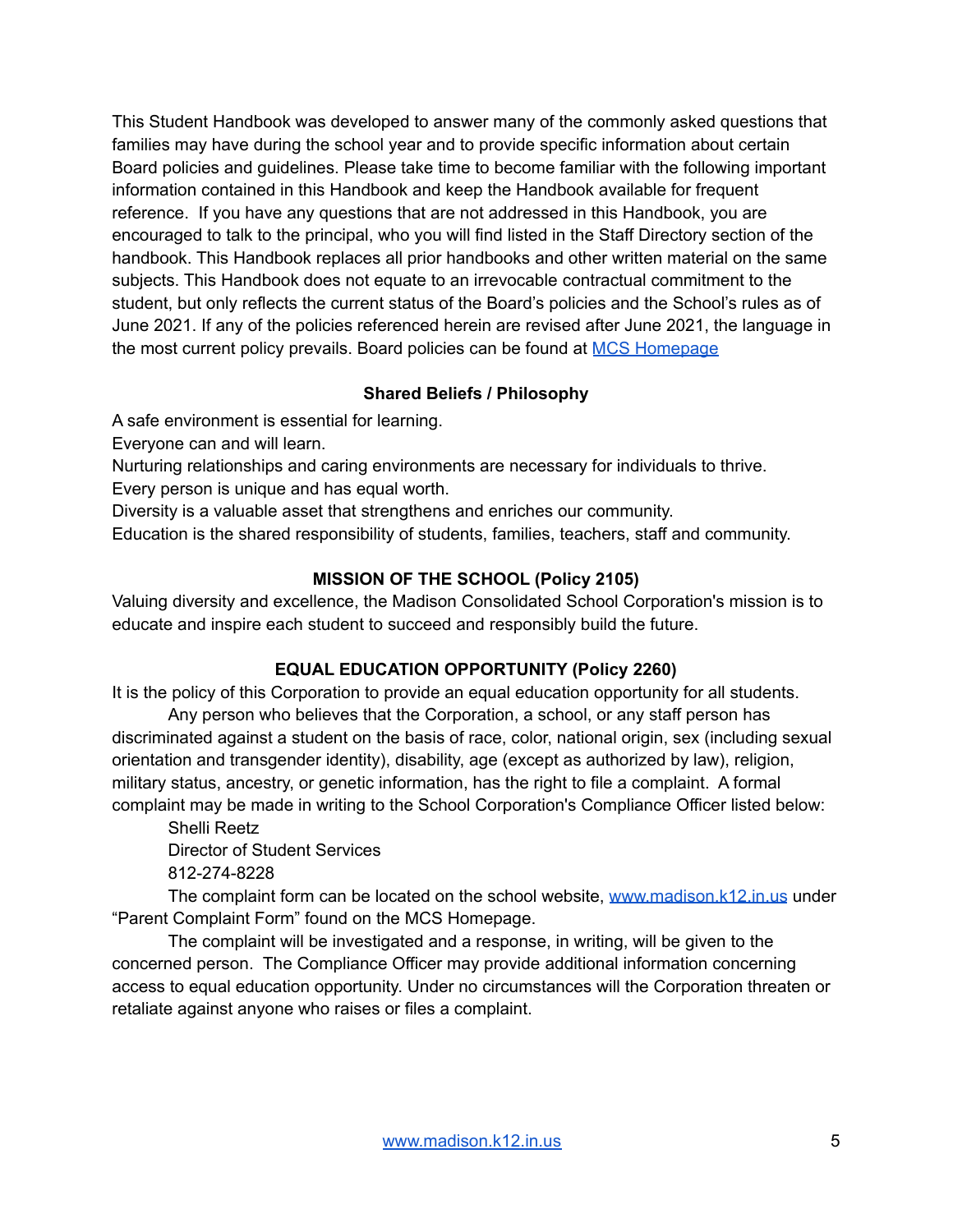## **SCHOOL DAY**

| Deputy          | Breakfast 7:00 | School day 7:25-2:45 |
|-----------------|----------------|----------------------|
| Lydia Middleton | Breakfast 7:10 | School day 7:35-2:45 |
| Anderson        | Breakfast 7:10 | School day 7:40-2:40 |
| Rykers' Ridge   | Breakfast 7:05 | School Day 7:35-2:45 |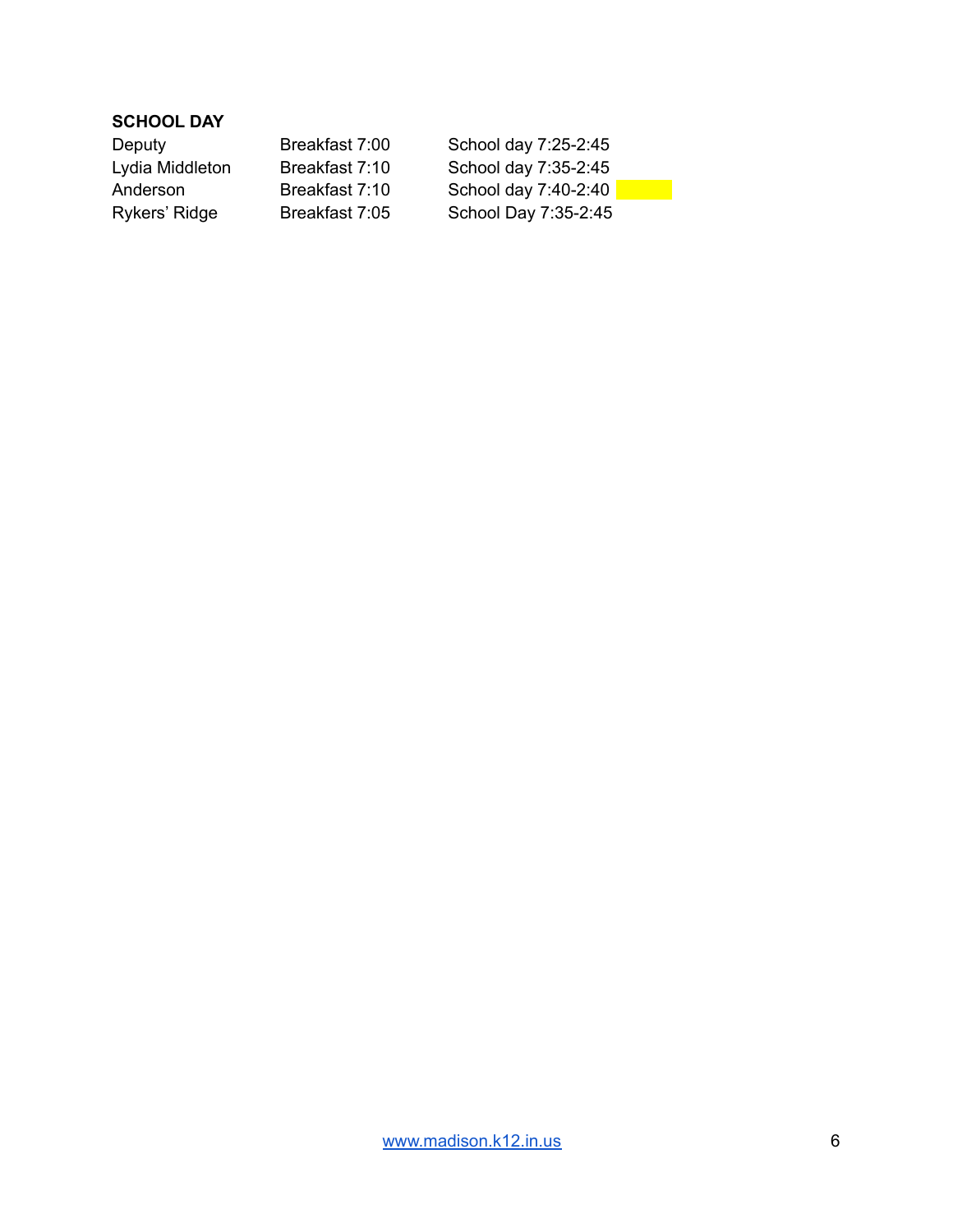## **STUDENT RIGHTS AND RESPONSIBILITIES**

The rules and procedures of the school are designed to allow each student to obtain a safe, orderly, and appropriate education. Students can expect their rights will be protected and that they will be treated with fairness and respect. Likewise, students will be expected to respect the rights of their fellow students and the staff. Students will be expected to follow staff members' directions and obey all school rules. Disciplinary procedures are designed to ensure due process (notice and a fair hearing) before a student is disciplined because of his/her behavior.

Parents have the right to know how their child is succeeding in school and will be provided information on a regular basis and as needed, when concerns arise. Many times it will be the responsibility of the student to deliver that information. If necessary, the U.S. Mail or hand delivery may be used to ensure contact. Parents are encouraged to establish constructive communication channels with their child's teachers and support staff and to inform the staff of suggestions or concerns that may help their child better accomplish his/her educational goals.

## **SECTION I - GENERAL INFORMATION**

### **REGISTRATION INFORMATION FOR RETURNING STUDENTS**

Returning students are registered on-line. Registration is typically open in July. Go to the Madison Consolidated Website and Click on "Family Access". Once you have logged into Skyward using your username and password, click on the Online Registration tab to the left hand side of the screen. Note to the right, the steps that are involved in order to complete the registration for your student. Use the buttons provided to complete a

step, or complete a step and move to the next step. You will also notice the capability to "Close and Finish Later." Make sure to complete these steps for each child. See Skyward Access for additional guidance.

**ENROLLING IN THE SCHOOL (Policy 5111, Policy 5111.01, Policy 5111.02, Policy 5112, and Policy 5120)** Students are expected to enroll in the attendance corporation in which they have legal settlement.

Students that are new to the school are required to enroll with their parents or legal guardian. When enrolling, the parents will need to bring:

Birth certificate or similar document,

- 1. Court papers allocating parental rights and responsibilities, or custody (if appropriate),
- 2. Proof of immunizations.

In some cases, a temporary enrollment may be permitted. In such cases, parents will be notified about documentation required to establish permanent enrollment.

If transferring from an accredited school, the receiving school will request the information from the former school.

Homeless students who meet the Federal definition of homeless may enroll and will be under the direction of Shelli Reetz, Director of Student Services, Corporation Liaison for Homeless Children with regard to enrollment procedures. (sreetz[@madison.k12.in.us;](mailto:avaughn@madison.k12.in.us) 812-274-8228)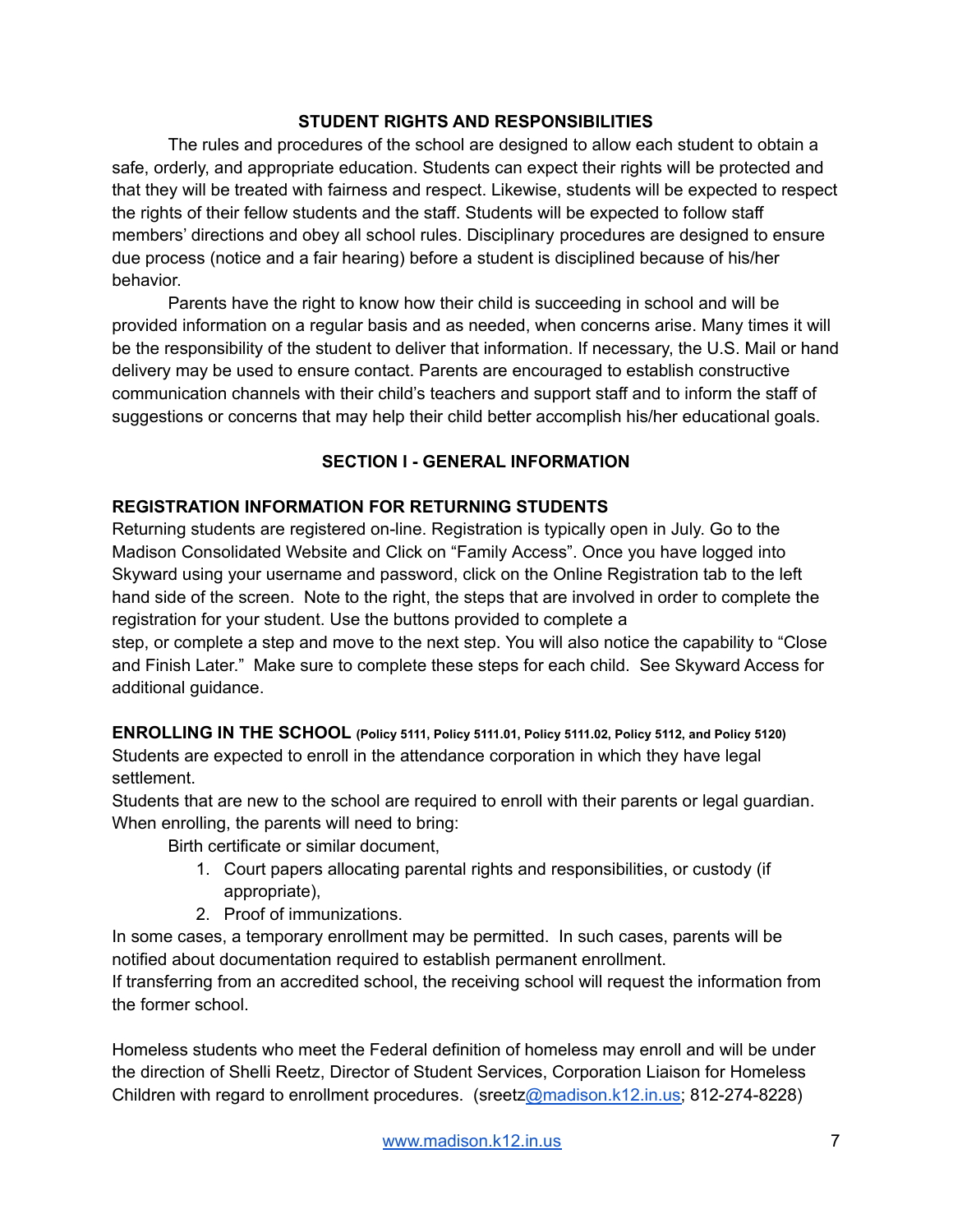Non-resident students should refer to the Board Policy 5111 for eligibility requirements to enroll.

## **TRANSFER OF STUDENTS WITHOUT LEGAL SETTLEMENT (Policy 5111)**

In addition to students with legal settlement in the Corporation, students without legal settlement in the Corporation will be enrolled in compliance with I.C. 20-26-11-32 and pursuant to Board Policy 5111 Determination of Legal Settlement and Eligibility for Enrollment of Students without Legal Settlement in the Corporation.

## **SCHEDULING AND ASSIGNMENT (Policy 5120)**

The Principal will assign each student to the appropriate classroom and the program in which the student will be participating. Any questions or concerns about the assignment should be discussed with the Principal.

## **EARLY DISMISSAL (EARLY PICK-UP) (Policy 5230)**

No student may leave school prior to dismissal time without either a.) a written request signed by the parent or b.) the parent coming to the school office to personally request the release. No student will be released to a person other than a custodial parent(s) or guardian(s) without a permission note signed by the custodial parent(s) or other legal authorization.

## **TRANSFER OUT OF THE CORPORATION (Policy 5131)**

If a student plans to transfer from a Madison Consolidated School the parent must notify the principal. School records shall be transferred to the new school after a records request is made by the new school.

## **STUDENT HEALTH**

## **Student Accidents (Policy 5340)**

All injuries must be reported to a teacher or the office. If minor, the student will be treated and may return to class. If medical attention is required, the office will follow the school's emergency procedures and make contact with the student's parents.

A student who becomes ill during the school day should request permission from the teacher to go to the office. The office will determine whether or not the student should remain in school or go home. No student will be released from school without proper parental permission.

## **IMMUNIZATIONS (Policy 5320)**

Students must provide documentation that complies with the rules set forth by the Indiana State Board of Health that all immunizations required by law are current, including but not limited to pertussis (whooping cough), poliomyelitis, measles, diphtheria, rubella (German measles), tetanus, mumps, hepatitis A, hepatitis B, and varicella (chicken pox), or have an authorized exemption from State immunization requirements (I.C. 20-8.1-7-9.5). Every student who enters kindergarten or grade 1 shall be immunized against hepatitis A, hepatitis B, diphtheria, tetanus, pertussis, polio, measles, mumps, rubella and chickenpox. From time-to-time other communicable diseases may be designated by the Indiana State Board of Health as diseases that require immunizations. For the safety of all students, the school principal may remove a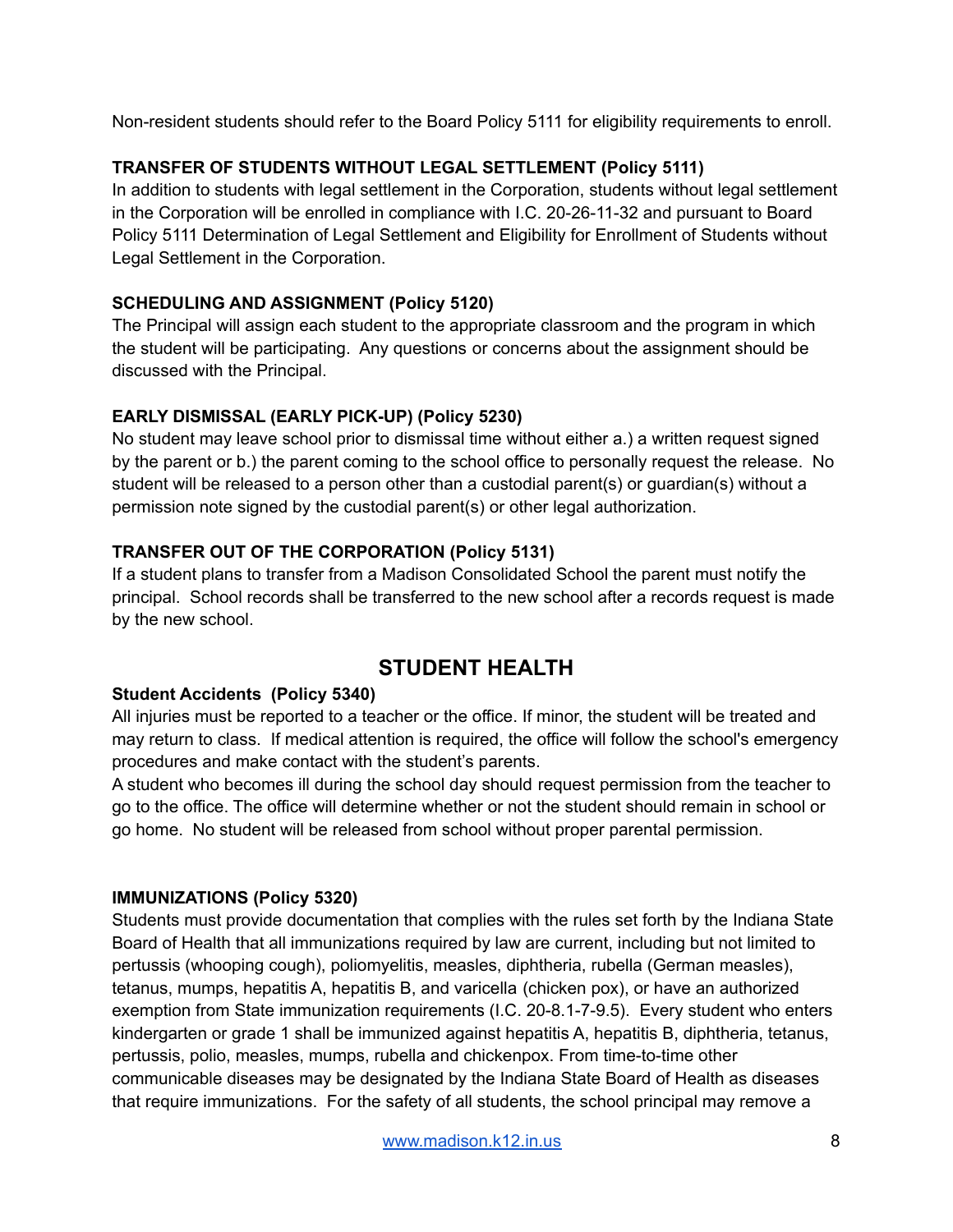student from school or establish a deadline for meeting State requirements if a student does not have the necessary immunizations or authorized exemption. In the event of an outbreak of a vaccine preventable disease, the Superintendent may temporarily deny admission to a student otherwise exempted from the immunization requirement. Any questions about immunizations or exemptions should be directed to the school nurse.

Information concerning meningococcal disease (meningitis) and its vaccine shall be provided to students and parents at the beginning of the school year by the Superintendent. The information must include information concerning the causes, symptoms and spread of meningococcal diseases and places where parents may obtain additional information and vaccinations for their children.

## **USE OF MEDICATIONS (Policy 5330, 5341)**

In those circumstances where a student must take prescribed medication during the school day, the following guidelines are to be observed.

- 1. Parents should, with their physician's counsel, determine whether the medication schedule can be adjusted to avoid administering medication during school hours
- 2. The Medication Request and Authorization must be filed with the respective building principal before the student will be allowed to begin taking any medication during School hours.
- 3. All medications must be registered with the school nurse and will be properly secured.
- 4. Medication must be in the original container with dispensing directions.
- 5. Medication may be conveyed to school directly by the parent or transported by transportation personnel (bus driver and/or bus aide) at parental request. This should be arranged in advance. A two to four (2-4) week supply of medication is recommended.
- 6. Medication MAY NOT be sent to school in a student's lunch box, pocket, or other means on or about his/her person, except for emergency medications for allergies and/or reactions.
- 7. Students who may require administration of an emergency medication may have such medication stored in the nurse's office. However, if authorization for self-medication has been provided by the parent and physician the student may retain possession of the self‑administered medications.
- 8. Medication that is possessed by a school for administration during school hours or at school functions, for students in grades K-8 may be released only to the student's parent or to an individual who is eighteen (18) years of age or older and who has been designated, in writing, by the student's parent to receive the medication.
- 9. Any unused medication unclaimed by the parent will be destroyed by school personnel when a prescription is no longer to be administered or at the end of the school year.
- 10. A log for each prescribed medication shall be maintained which will note the personnel giving the medication, the date, and the time of day. This log will be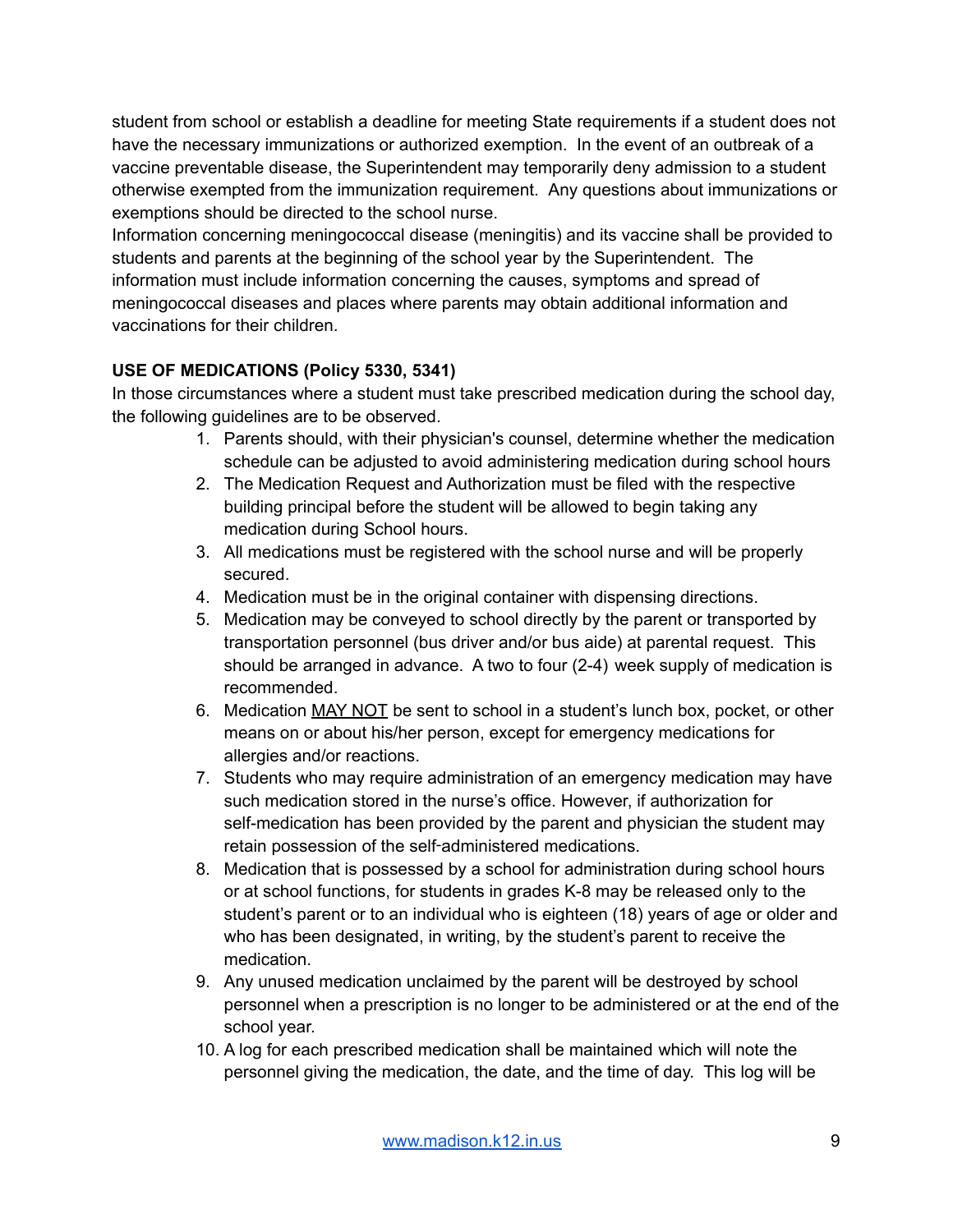maintained along with the physician's written request and the parent's written release.

## **SELF-ADMINISTERED MEDICATION (Policy 5330.01, 5330.02, 5335)**

A student may possess and self-administer medication for chronic diseases or medical conditions provided the student's parent files a written authorization with the nurse. The written authorization must be filed annually. A physician's written statement must be included with the parent's authorization.

The physician's statement must include the following information:

- 1. An acute or chronic disease or medical condition exists for which the medication is prescribed.
- 2. The student has been given instruction as how to self-administer the medication.
- 3. The nature of the disease or medical condition requires emergency administration of the medication.

A diabetes, seizure, severe allergies or asthma management and treatment plan shall be prepared and implemented for a student with any of these conditions for use during school hours or at a school related event or activity. The plan shall be developed by the licensed health care practitioner responsible for the student's treatment and the student's parent/legal guardian. The school or school board is not liable for civil damages as a result of a student's self-administration of medication for an acute or chronic disease or medical condition except for an act or omission amounting to gross negligence or willful and wanton misconduct.

## **NON-PRESCRIBED (OVER THE COUNTER) MEDICATIONS**

No staff member will be permitted to provide non-prescribed, over-the-counter (OTC) medication to any student without parental consent.

Parents may authorize the school to administer a non-prescribed medication using a form which is available at the school office, or by filling out the Medical/Health History form on Skyward. A physician does not have to authorize such medication but all of the other conditions described above under Prescribed Medications will also apply to non-prescribed medications. The student may be authorized on the request form by his/her parent to self-administer the medication in the presence of a school staff member. No other exceptions will be made to these requirements.

## **CONTROL OF CASUAL-CONTACT COMMUNICABLE DISEASES (Policy 8450)**

Because a school has a high concentration of people, it is necessary to take specific measures when the health or safety of the group is at risk. The school's professional staff has the authority to remove or isolate a student who has been ill or has been exposed to a communicable disease.

Specific diseases include: diphtheria, scarlet fever, strep infections, whooping cough, mumps, measles, rubella, and other conditions indicated by the local and state health departments. Any removal will be limited to the contagious period as specified in the school's administrative guidelines.

## **CONTROL OF NON-CASUAL-CONTACT COMMUNICABLE DISEASES (Policy 8453)**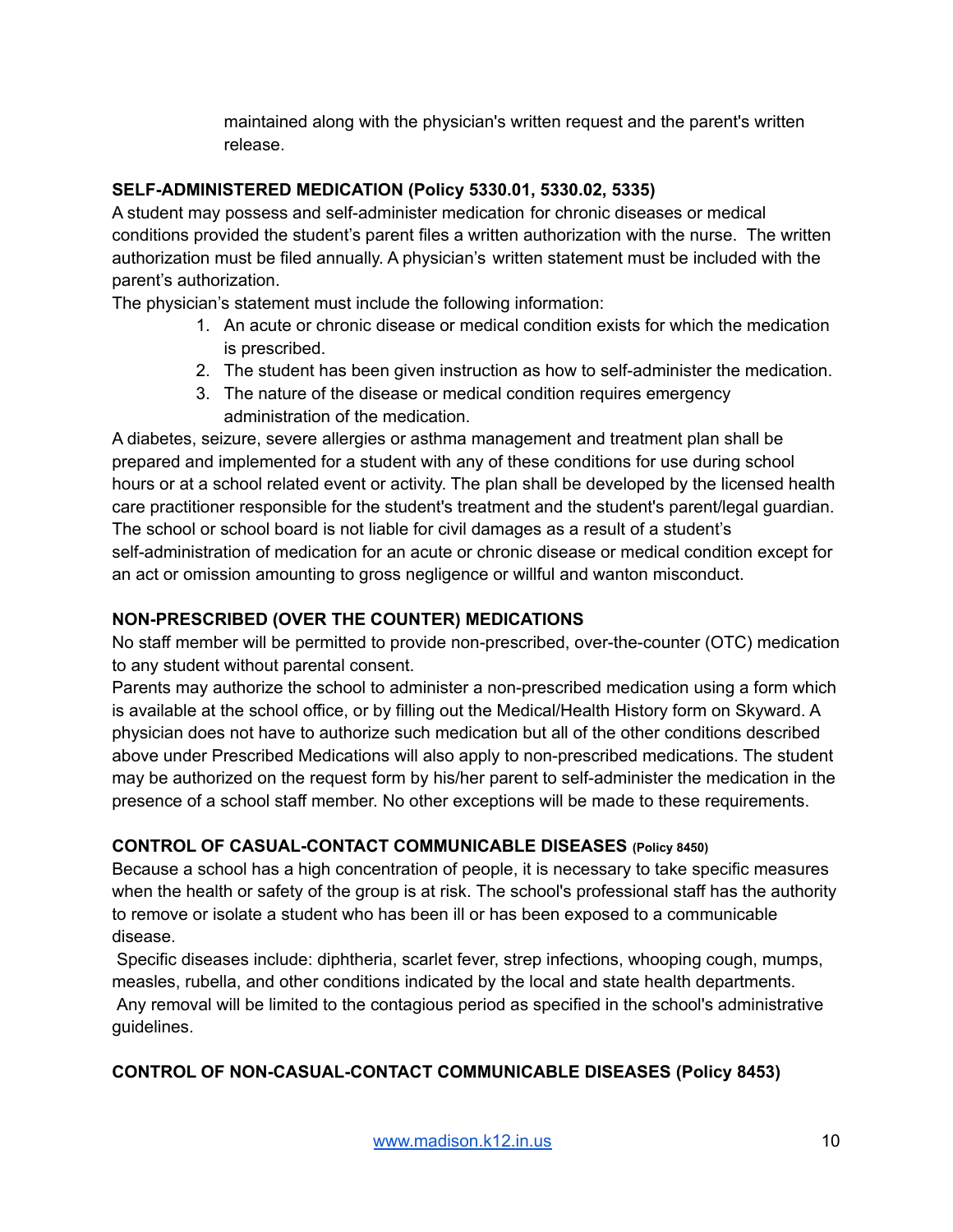The corporation has an obligation to protect staff and students from non-casual‑contact communicable diseases. When a non-casual-contact communicable disease is suspected, the staff or student's health will be reviewed by a panel of resource people, including the county health department. The school will protect the privacy of the person affected and those in contact with the affected person. Students and staff will be permitted to remain in school unless there is definitive evidence to warrant exclusion.

Non-casual contact communicable diseases include sexually transmitted diseases, AIDS, ARC-AIDS Related Complex, HIV, Hepatitis B, and other diseases that may be specified by the State Board of Health.

As required by federal law, parents will be requested to have their child's blood checked for HIV and HBV when the child has bled at school and students or staff members have been exposed to the blood. Any testing is subject to laws protecting confidentiality.

## **SPECIAL EDUCATION (Policy 2260.01)**

## **PERSON WITH A DISABILITY**

The American's with Disabilities Act (A.D.A.) and Section 504 of the Rehabilitation Act prohibit discrimination against persons with a disability in any program receiving federal financial assistance. This protection applies not just to students, but all individuals who have access to the Corporation's programs and facilities.

The law defines person with a disability as anyone who:

- Has a mental or physical impairment that substantially limits one or more major life activities.
- Has a record of such an impairment; or
- Is regarded as having such an impairment.

The corporation has specific responsibilities under these two laws, which include identifying, reviewing and, if the child is determined to be eligible, affording access to appropriate educational accommodation.

## **FREE AND APPROPRIATE PUBLIC EDUCATION**

Students are entitled to a free appropriate public education in the "least restrictive environment." The School provides a variety of special education programs for students identified as having a disability as defined by the Individuals with Disabilities Education Act (IDEA).

A student can access special education services only through the proper evaluation and placement procedure. Parent involvement in this procedure is required. More importantly, the School encourages the parent to be an active participant. To inquire about the procedure, a parent should contact the principal of the school or the Office of Special Services.

Students with disabilities who do not qualify for IDEA may be served within the regular education program with an accommodation plan developed through an interactive dialogue between the school, the student and the student's parent(s). Parents who believe their child may have a disability that interferes substantially with the child's ability to function properly in school, should contact the principal of the school or the Office of Special Education and Student Service. .

## **SERVICE ANIMAL (Policy 8390)**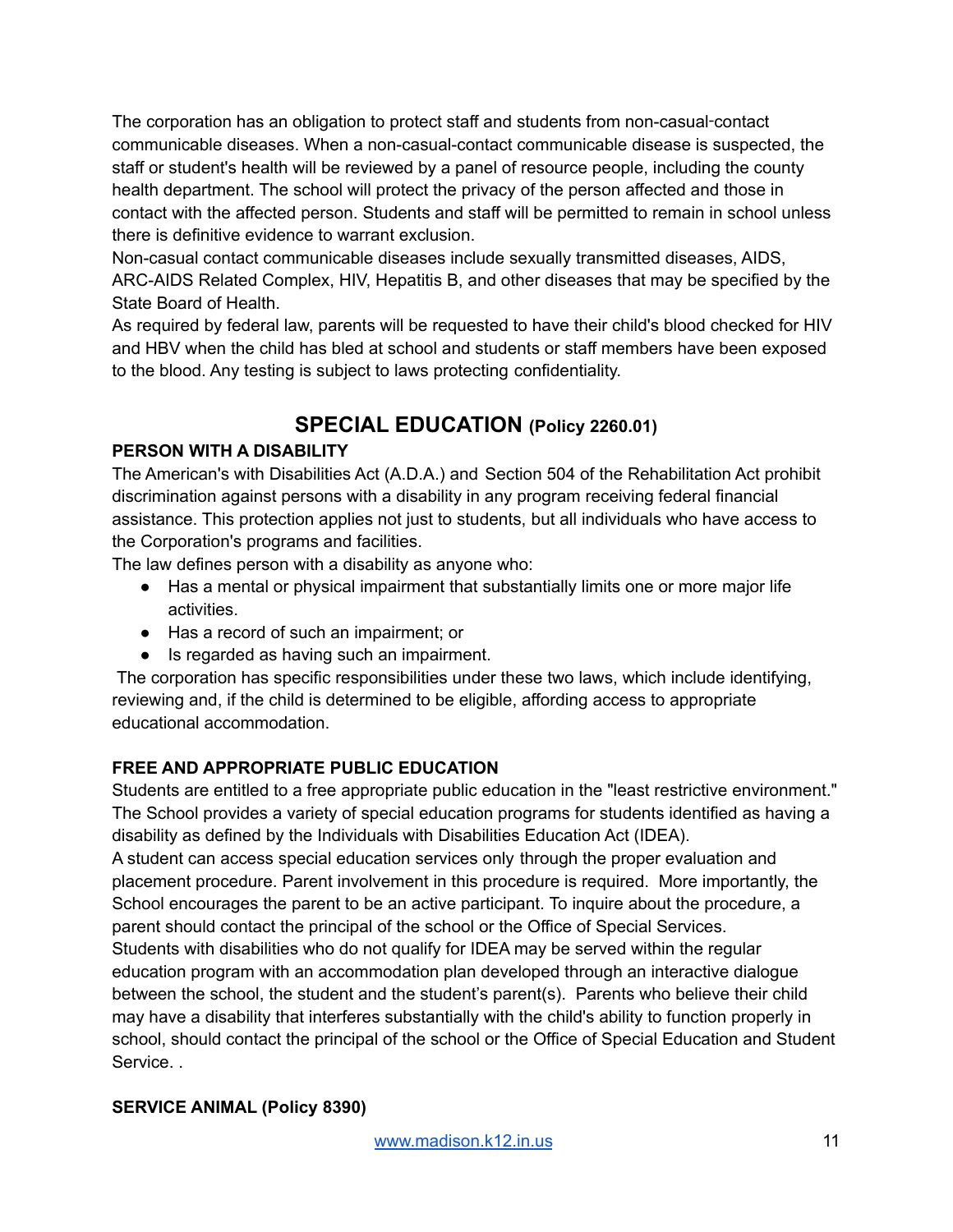A service animal that meets the definition set forth in Policy 8390 shall be permitted to accompany the student anywhere on the school campus where students are permitted to be; however, the service animal must be at all times under the control of the student or the service animal handler. The principal will review and determine whether the documentation required by Board policy has been provided for the student's service animal.

## **HOMELESS STUDENTS (Policy 5111.01)**

Homeless students will be provided with access to educational opportunities in the same manner as other students served by the Corporation. Homeless students are eligible to receive transportation services, participate in education programs for students with disabilities or limited English proficiency, participate in high ability programs, and receive meals under school nutrition programs. Homeless students will not be denied enrollment based on lack or proof of residency. For additional information contact Angela Vaughn,Director of Special Services, McKinney Vento Homeless Liaison, at (812) 274-8228.

## **PROTECTION AND PRIVACY OF STUDENT RECORDS (Policy 8330)**

The Corporation maintains many student records including both directory information and confidential information.

Directory information includes:

- 1. Attendance records
- 2. The student's latest ILEARN test results
- 3. Immunization information from the student's immunization record
- 4. Custodial arrangements

Directory information can be provided upon request to any individual, other than a for profit organization, even without the written consent of a parent. Parents may refuse to allow the board to disclose "directory information" upon written notification to the board. For further information about the items included within the category of directory information and instructions on how to prohibit its release you may consult the board's annual Family Educational Rights and Privacy Act (FERPA) notice or review Policy 8330 - Student Records.

Confidential records include test scores, psychological reports, behavioral data, disciplinary records, social security numbers, and communications with family and outside service providers. Students and parents have the right to review and receive copies of all educational records. Costs for copies of records may be charged to the parent. To review student records please provide a written notice identifying requested student records to the principal. You will be given an appointment with the appropriate person to answer any questions and to review the requested student records.

Parents have the right to amend a student record when they believe that any of the information contained in the record is inaccurate, misleading or violates the student's privacy. A parent or adult student must request the amendment of a student record in writing and if the request is denied, the parent or adult student will be informed of his/her right to a hearing on the matter.

The administration may disclose personally identifiable information from education records without prior parental consent to officials of state and federal government, educational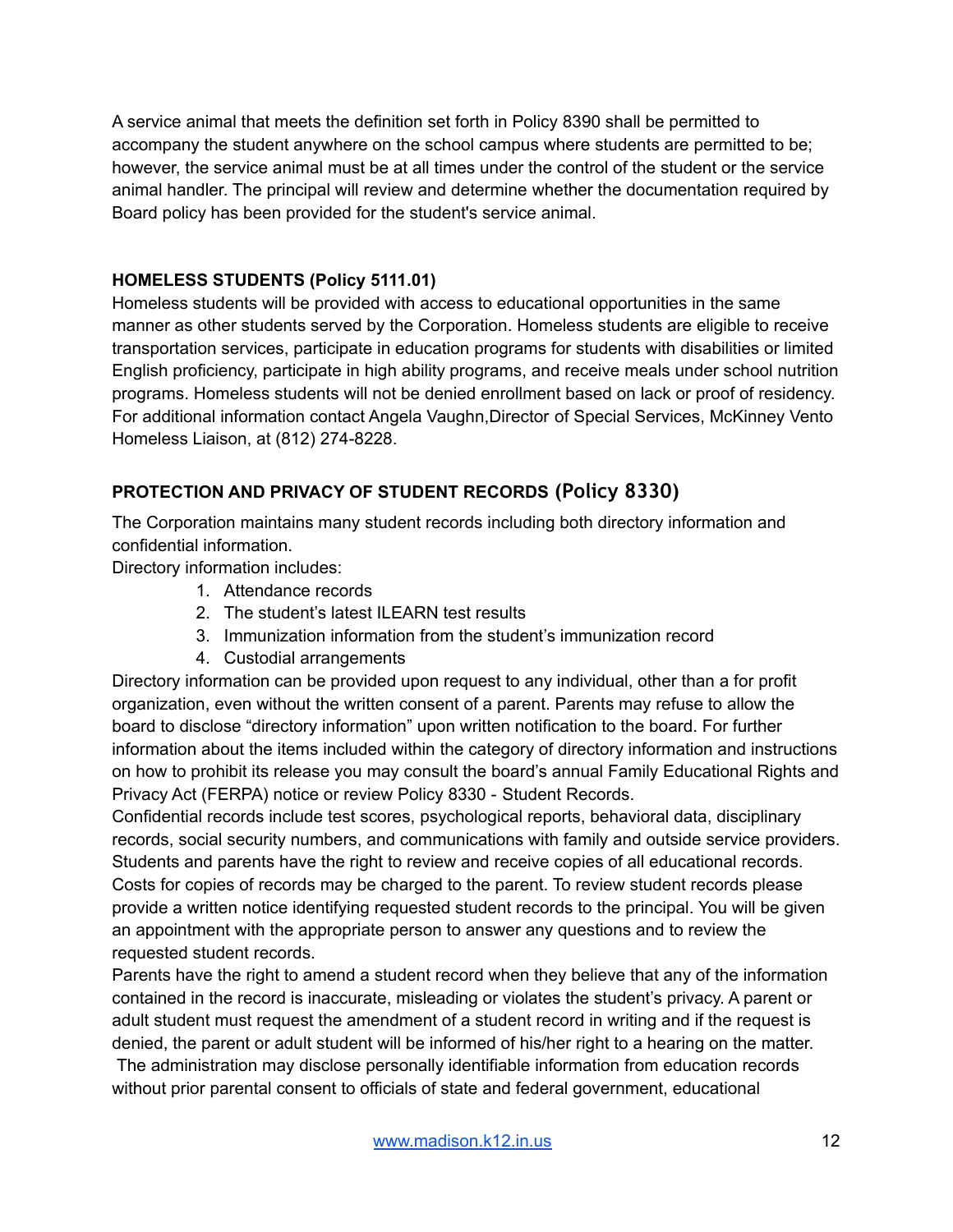institutions and agencies, and under specific circumstances authorized by board policy and federal law.

Consistent with the Protection of Pupil Rights Amendment (PPRA), no student shall be required, as a part of the school program or the corporation's curriculum, without prior written consent of the student (if an adult, or an emancipated minor) or, if an unemancipated minor, his/her parents, to submit to or participate in any survey, analysis, or evaluation that reveals information concerning:

- 1. Political affiliations or beliefs of the student or the student's parents;
- 2. Mental or psychological problems of the student or the student's family;
- 3. Sexual behavior or attitudes;
- 4. Illegal, antisocial, self-incriminating or demeaning behavior;
- 5. Critical appraisals of other individuals with whom respondents have close family relationships;
- 6. Legally recognized privileged and analogous relationships, such as those of lawyers, physicians, and ministers;
- 7. Religious practices, affiliations, or beliefs of the student or his/her parents; or
- 8. Income (other than that required by law to determine eligibility for participation in a program or for receiving financial assistance under such a program).

Further, parents have the right to inspect, upon request, a survey or evaluation created by a third party before the survey/evaluation is administered or distributed by the school to the student. The principal will provide the parent access to the survey/evaluation within a reasonable period of time after the request is made.

The parent may access the following:

- 1. Activities involving the collection, disclosure, or use of personal information collected from students for the purpose of marketing or for selling that information or otherwise providing that information to others for that purpose; and
- 2. The administration of any survey by a third party that contains one or more of the items described in A through H above.

The Family Policy Compliance Office in the U.S. Department of Education administers both FERPA and PPRA. Parents and/or eligible students who believe their rights have been violated may file a complaint with:

Family Policy Compliance Office, U.S.Department of Education 400 Maryland Avenue, SW, Washington, D.C. 20202-4605 [www.ed.gov/offices/OM/fpco](http://www.ed.gov/offices/OM/fpco)

## **MEAL SERVICE (Policy 8500, 8531)**

The School participates in the National School Lunch Program and makes breakfast and lunch available to students for a fee.

To view menus and meal prices go to

<http://district.schoolnutritionandfitness.com/madisonschools>

Applications for the school's free and reduced-priced meal program are distributed to all students. If a student does not receive one and believes that s/he is eligible, contact the principal.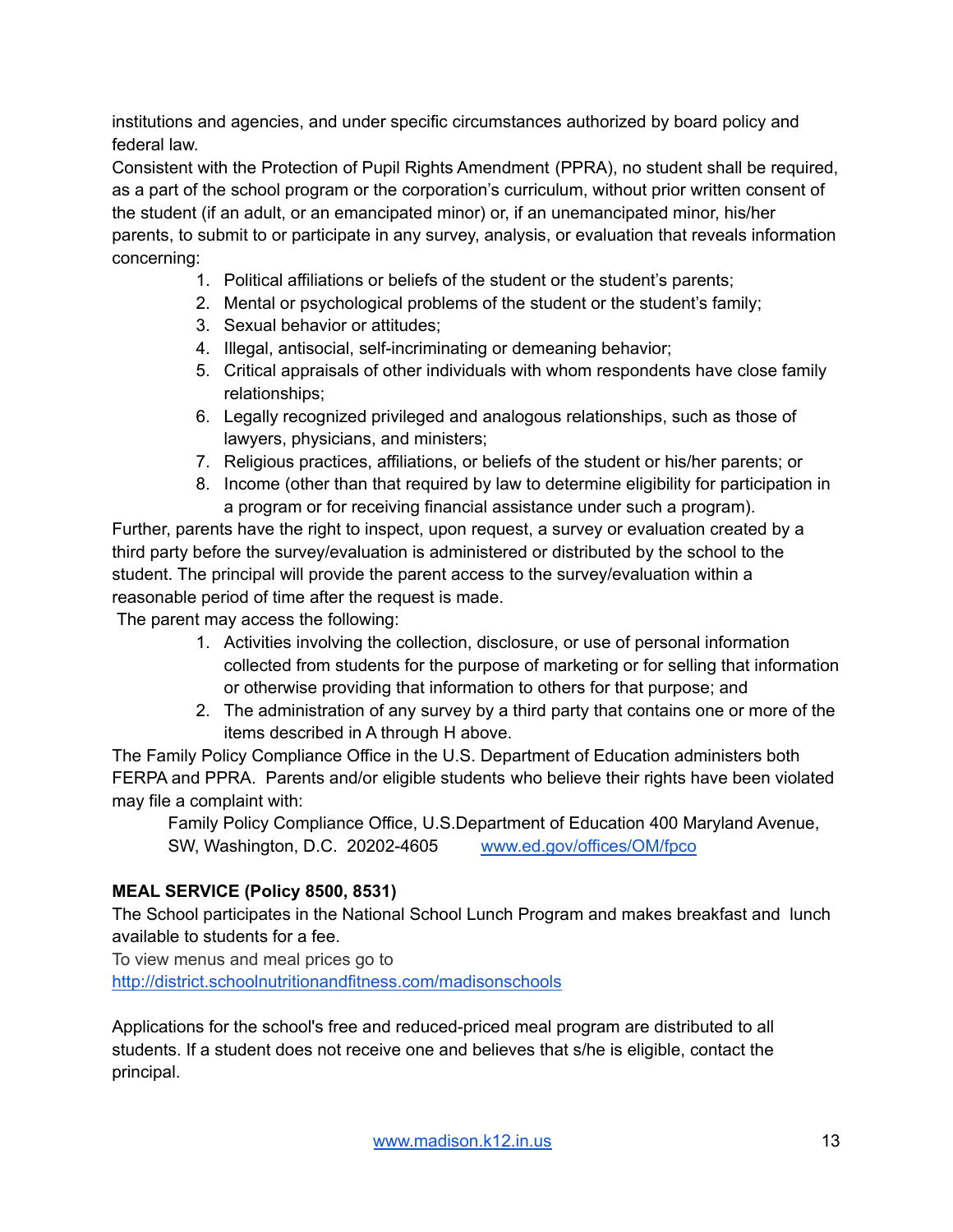## **ONLINE PAYMENTS FOR LUNCH ACCOUNTS**

Click on "Online Payments'' found under the About Tab after clicking on Food Services and Pre-Payment Options on the MCS website. Create an account. You will be directed to e-Funds for School. This is a 3rd party application that is secured and integrated with our Family Access program. School personnel do not have access to your personal banking information. Payments made online could take up to 24 hours to be reflected in Family Access, but you will receive immediate notification of all pending payments from eFunds:

<https://eps.mvpbanking.com/cgi-bin/efs/login.pl?access=55549>

You may still send money to school for lunch account deposits and fee payments, but this optional feature has been requested by many parents and we hope you find it helpful.

## **Unpaid Meal Charges**

- The meal charge policy must be communicated in writing to all households at the start of each school year and to households transferring to the school during the school year.
- The following methods are appropriate ways to communicate the procedure:
	- Online registration if every household has to go through the online registration and that specific portal or webpage has a written charging procedure that can be seen by all households. Make sure the household has the ability to print off the charging procedure, as well. The written procedure must be made available to households by mail or another communication method if they cannot or do not register online.
	- Email if the SFA has an email for every household. If some households do not have an email account, the written procedure should be provided by mail or another communication method.

## **Procedures for Student Lunch/Meal Accounts**

The Madison Consolidated Schools Food Service Department plays an essential role in the lives of our students by providing a foundation for healthy living and learning. Madison Consolidated Food Service Department works to keep the cost affordable for those households that do not qualify for Free or Reduced Priced meals, while providing healthy and nutritious breakfasts and lunches for our students. The school corporation may provide food services for part or all of its students in accordance with state and federal guidelines. The food service program may participate in any surplus commodity or lunch aid program.

Madison Consolidated Schools provides free lunches and reduced lunches for those students who qualify according to the National School Lunch Act of 1946 and the Regulations for the National School Lunch, under an agreement with the Indiana Department of Education. The National School Lunch Program (NSLP) requires school food authorities to establish written administrative guidelines and procedures for meal charges. Madison Consolidated School Corporation will adhere to the following meal charge procedure.

•Parents may access their student's meal account activity and account balance at any time by logging on to their student's Skyward account. Payments may be made into a student's meal account by sending cash or a check to their student's school, or online on their student's Skyward account. Payments will be deposited for the full amount received. No cash will be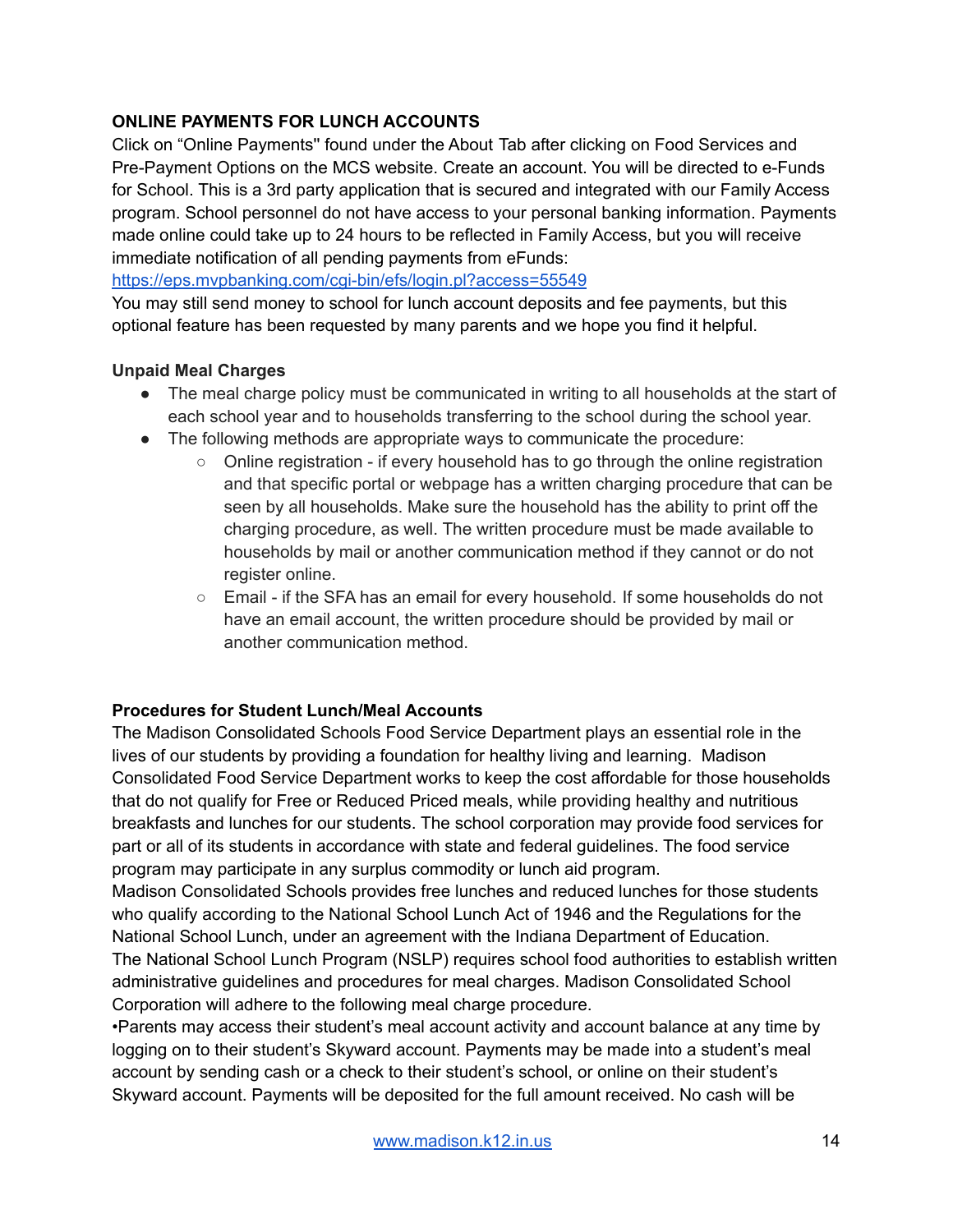returned at the time of the deposit.

•Students not returning to MCS Corporation the following year with a negative balance of more than \$25.00 not paid in full by the end of the school year will force the Corporation to take action to collect unpaid funds by means of collection agencies, small claims court, or any other legal method deemed necessary by Madison Consolidated School Corporation.

•A student who has charged a meal may not charge or purchase "a la carte" item(s), including extra main entrees or make extra beverage purchases.

•The food service manager or other school personnel will coordinate communications with the parent(s)/guardian(s) to resolve the matter of unpaid charges as deemed necessary by Madison Consolidated School Corporation.

•Students who graduate or withdraw from the corporation and have \$10.00 or more left in their lunch/meal food service account will be given the option to transfer the funds to another student or to receive a refund. Parents/Guardians have 10 days from the date the account became inactive to request a refund or transfer the remaining funds. If a request is not received within 10 days, the student's lunch/meal account will close and the funds will no longer available. Unclaimed remaining balances will be closed and zeroed out. The balance is receipted back into a School Food Service fund.

# **SAFETY AND SECURITY (Policy 8400)**

The safety of the students is paramount. For this reason, the outside doors are locked during the school day. Portions of the building that will not be needed after the regular school days are closed off. Students and staff are expected to immediately report to a teacher or administrator any suspicious behavior or situation that makes them uncomfortable.

All corporation employees are to wear identification badges while in corporation schools and offices or on corporation property.

The corporation may utilize video surveillance and electronic monitoring in order to protect corporation property, promote security, and protect the health, welfare, and safety of students, staff, and visitors. (Policy 7440.01)

## **VISITORS (Policy 9150)**

Visitors, particularly parents, are welcome at the school. Visitors must report to the office upon entering the school to scan in and obtain a visitor's badge. Each visitor will be asked to provide their government issued ID to be scanned through our Raptor security system. The Raptor system checks the visitor's name and date of birth for comparison with a national database of registered sex offenders. The registered sex offender database is the only official database checked by the Raptor system. No other data from the ID is gathered or recorded and the information is not shared with any outside agency. Any visitor found in the building without scanning in shall be reported to the principal. If a person wishes to confer with a member of the staff, s/he should call for an appointment prior to coming to the school in order to schedule a mutually convenient meeting time. Students may not bring visitors to school without first obtaining written permission from the principal.

## **LUNCH VISITORS**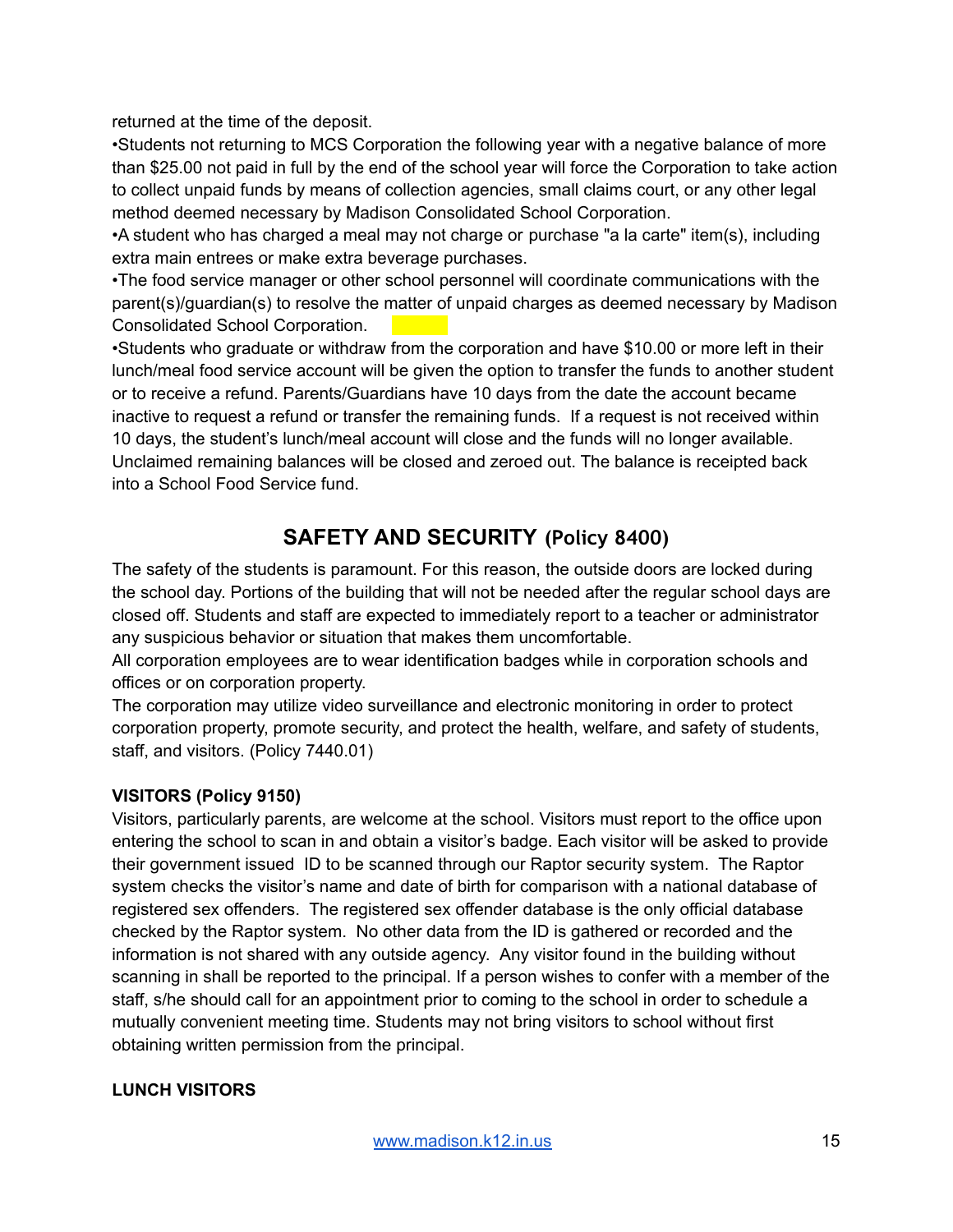Parents are welcomed to have lunch with their children during any school day. We do request that you send a note with your child, so that the kitchen can make necessary preparation. You must sign in at the office, receive the proper identification and pay for your meal, using exact change. Parents are encouraged to follow healthy nutrition guidelines; therefore fast food meals may not be brought into the dining room during serving hours. Carbonated drinks should not be included in student home lunches or brought into the school during the serving time.

## **STUDENT FUNDRAISING (Policy 5830)**

Students participating in school-sponsored groups and activities will be allowed to solicit funds from other students, staff members, and members of the community in accordance with school guidelines. No house-to-house canvassing is allowed by any student for any fundraising activity. Students may not sell any item or service in school without the prior approval of the principal. Violation of this policy may lead to disciplinary action.

## **STUDENT VALUABLES**

Students are encouraged not to bring items of value to school. Items such as jewelry, expensive clothing, electronic equipment, and the like, are tempting targets for theft and extortion. The school cannot be responsible for their safekeeping and will not be liable for loss or damage to personal valuables.

## **LOST AND FOUND**

Parents are encouraged to label belongings for easy identification and return. A lost and found is located in each elementary. Students who have lost items should check there and may retrieve their items if they give a proper description. Unclaimed items will be given to charity at the close of the school year.

## **FIRE**, **TORNADO, AND SAFETY DRILLS (Policy 8420)**

Student safety is the responsibility of the students and the staff. All staff members are familiar with emergency procedures such as evacuation procedures, fire and tornado drills, safety drills, such as a lock-down or lockout. Should a student be aware of any dangerous situation or accident, s/he must notify any staff person immediately.

The school complies with all fire safety laws and will conduct monthly fire drills in accordance with State law. Specific instructions on how to proceed will be provided to students by their teachers who will be responsible for safe, prompt, and orderly evacuation of the building. Tornado drills will be conducted twice per semester using the procedures prescribed by the State. The alarm system for tornadoes is different from the alarm system for fires and consists of a building specific signal.

Safety drills (lockdown and lockout) will be conducted once per semester. Teachers will provide specific instruction on the appropriate procedure to follow in situations where students must be secured in their building rather than evacuated. These situations can include a terrorist threat, a person in possession of a deadly weapon on school property, or other acts of violence.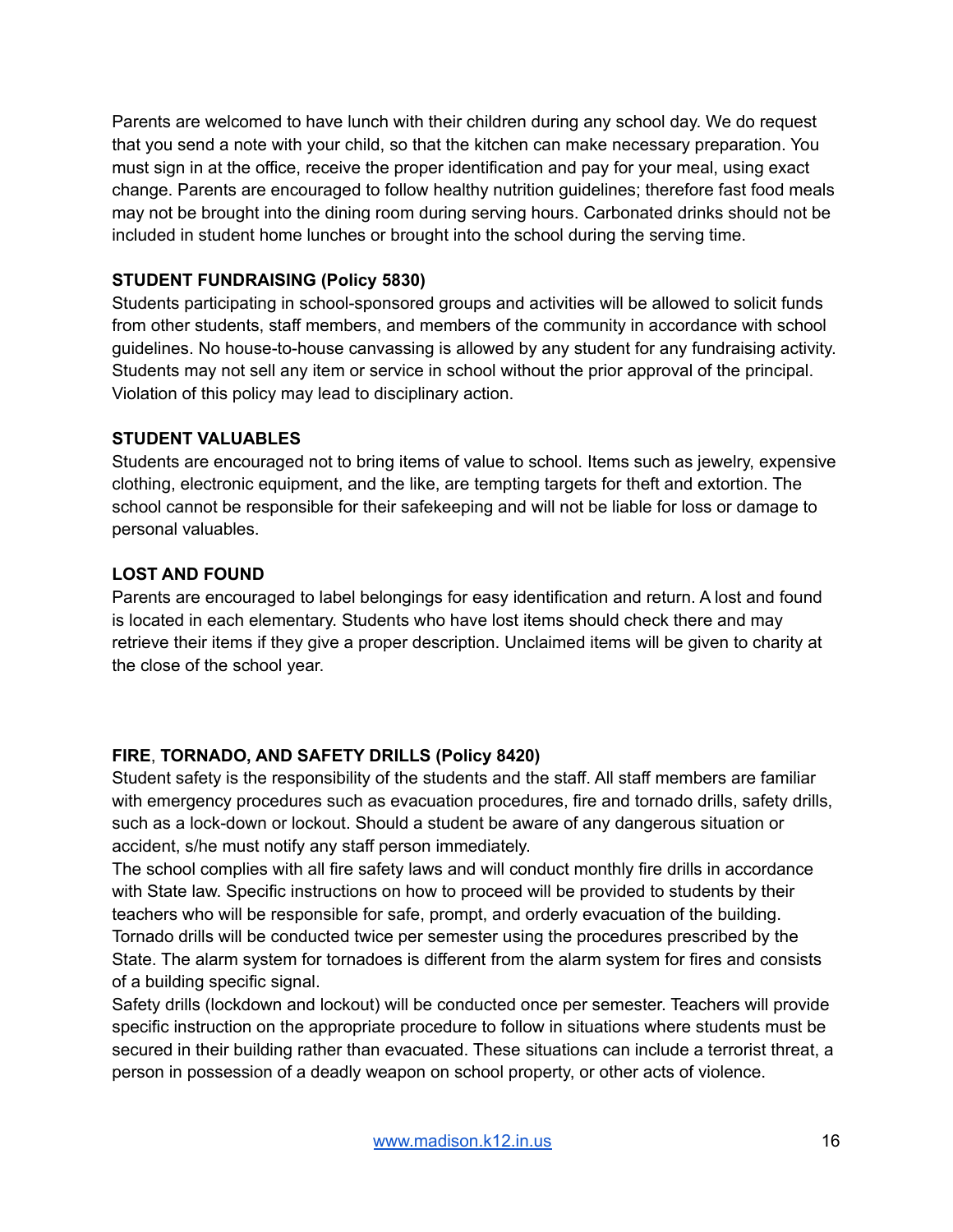## **EMERGENCY CLOSINGS AND DELAYS**

The decision to close school or alter the school day is done with much deliberation and input from law enforcement agencies, the weather bureau, the highway department and various key individuals located throughout our school district. Please understand that often the main roads and city roads have been cleared, but many county roads are not passable.

When possible, decisions about school delays due to inclement weather will be made no later than 6:00 a.m. It is possible that a school cancellation may follow a two-hour delay. If there is a two-hour delay, we will try to make the decision to cancel school by 8:00 a.m. You will be notified about decisions to alter the school day or cancel school through our alert calling system. Please make sure our schools have an accurate telephone number so that you may receive these alert messages. The information will also be posted on our website at

[www.madison.k12.in.us](http://www.madison.k12.in.us/) and announced through the following media outlets:

| Fox 41  | WLKY 32 | WORX/WXGO | <b>WKKG</b> |
|---------|---------|-----------|-------------|
| WHAS 11 | WMPI    | WIKI      | WKID-Vevay  |

Wave 3

The following options will be considered during weather emergencies:

Option 1: All Madison Consolidated Schools will be closed for the day.

Option 2: The start of the school day for our district will be delayed for two (2) hours.

Option 3: Schools will dismiss early.

Option 4: Schools will operate using Snow Emergency Routes.

Option 5: Inclement Weather eLearning days

Due to the varying terrain in our school corporation, this year our schools may operate snow emergency routes when inclement weather prohibits bus transportation to some pick-up sites. We hope the snow emergency routes will allow us to open schools when only small portions of our corporation roadways are in poor condition and a majority of students may be safely transported. The following snow emergency routes will provide alternative pick-up sites for some potentially and historically treacherous areas of our school corporation: Deputy Route

Pick up at 6:40 a.m. and drop off at 3:50 p.m. **Blocher Cell Tower**

Drop off at 3:40 p.m. at **Kent Methodist Church** for junior high and high school students Deputy Route

Pick up at 6:45 a.m. and drop off at 4:00 p.m. at **Lakeside Campground** on Blake Road **Deputy** 

Pick up at 7:05 a.m. at **Deputy Elementary School**

Pick up 7:25 a.m. at **Kent Methodist Church** junior high and high school students

Drop off at 3:50 p.m. at **Deputy Elementary School**

**Deputy** 

Pick up at 6:45 a.m. and drop off at 2:50 p.m. at **Pisgah Church**

Rykers' Ridge Area

Pick up at 6:45 a.m. and drop off at 3:45 p.m. at **Old Manville Store**

Rykers' Ridge Area

Pick up at 6:50 a.m. and drop off at 3:40 p.m. **China Catholic Church**

Rykers' Ridge Area

Pick up at 6:45 a.m. and drop off at 3:55 p.m. **Brooksburg Baptist Church**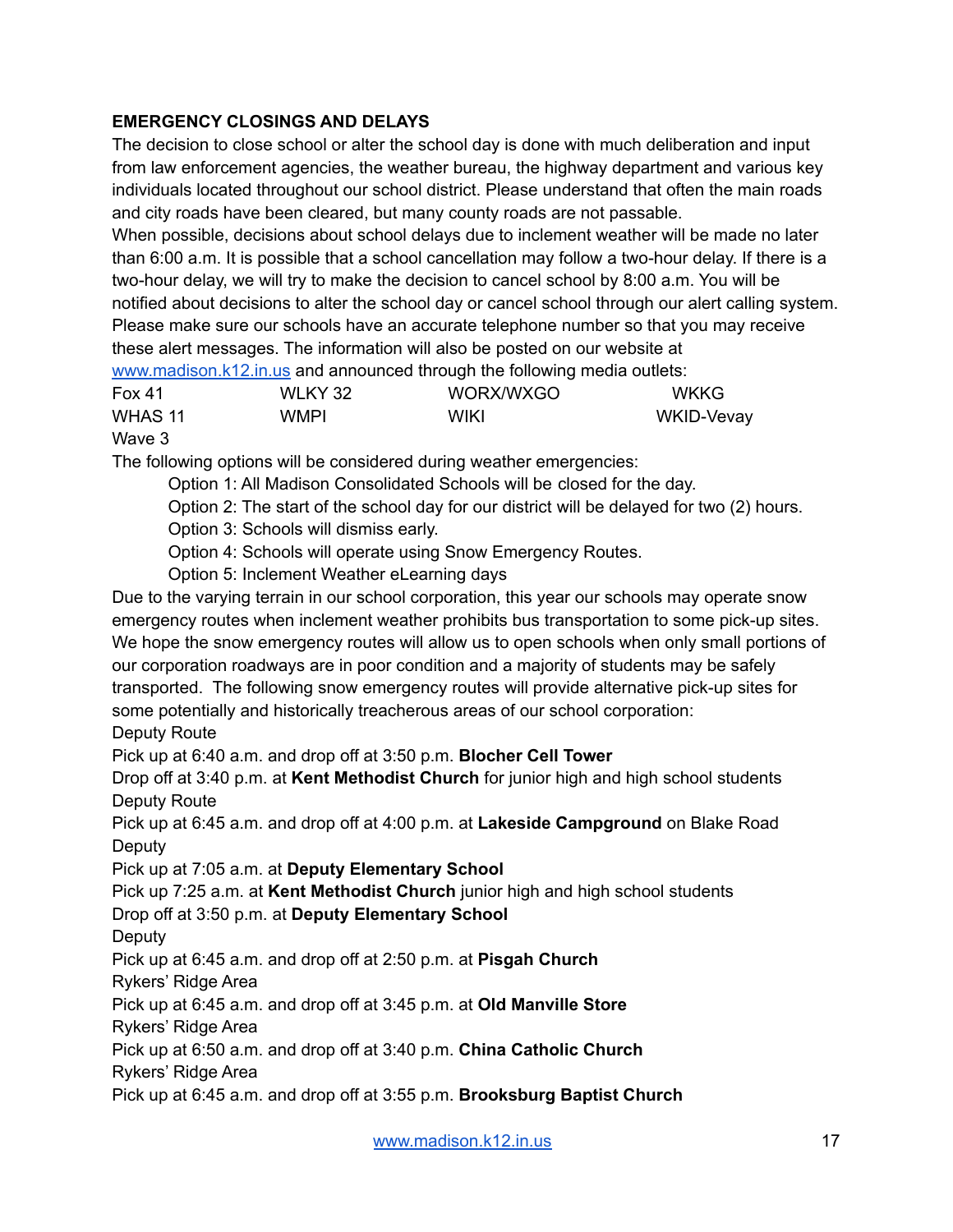Rykers' Ridge Area Pick up at 7:15 a.m. at **Rykers' Ridge Elementary** junior high and high school students Rykers' Ridge Area Drop off at 4:00 p.m. at **Rykers' Ridge Elementary** junior high and high school students Canaan Area Pick up at 6:40 a.m. and drop off at 4:10 p.m. at **Camp Meeting Church Camp** Canaan Area Pick up at 6:45 a.m. and drop off at 4:10 p.m. at **Canaan Firehouse** Canaan Area Pick up at 6:45 a.m. at drop off 4:10 p.m. at **Canaan Firehouse** Dupont Area Pick up at 6:55 a.m. at **Dupont Elementary** Pick up at 7:05 a.m. at **Lancaster Baptist Church** Dupont Area Drop off at 4:00 p.m. at **Dupont Elementary** junior high and high school students Dupont Area Drop off at 3:45 p.m. at **Lancaster Baptist Church**

If you have any questions about the snow emergency routes, please contact your child's bus driver or our MCS Transportation Department at 812-274-8110. All snow emergency day pickup and drop off sites are listed in bold above. During inclement weather, if parents believe it is in the best interest of their children to remain home, please inform the school of this decision. Your child will be counted as absent, but the absence will be excused.

Parents and students are responsible for knowing about emergency closings and delays.

# **SECTION II - ACADEMICS**

## **SKYWARD ACCESS (Policy 5420)**

Family Access is a feature of the student information system being used by Madison Consolidated Schools. Parents can use Family Access to see various types of information about their students including grades, attendance, and schedules. This tutorial is designed to provide a quick overview of Family Access for parents of what is included and how to maneuver within the system.

Family Access is a web-based product that is accessible to you from any computer connected to the Internet. It is a secure system. In order to use Family Access, you will need a login id and password. If you don't know your login id and password, please call 812-274-8121.

To enter your account, go to <http://www.madison.k12.in.us> and click on the Skyward Family Access button.

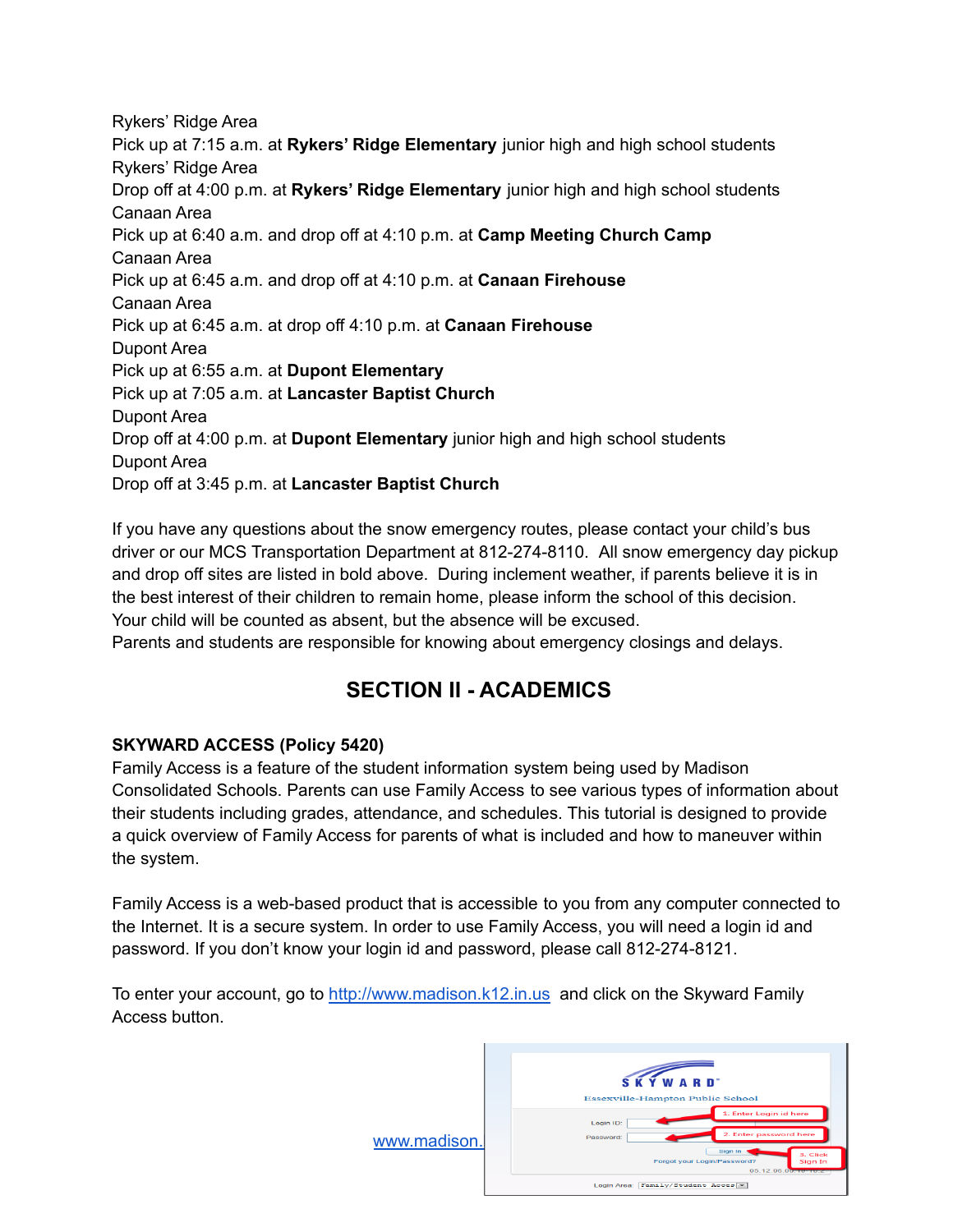You will be taken to Login Screen.. Enter your login id, password, and click Sign In.

The first time you login, it will prompt you to change your password. Please enter the new password in both the New Password and Confirm New Password boxes. The minimum password length is 8.



### **Account Info**

In the upper right hand corner of the screen is the Account Info button. This button can be used to change your login password or add/edit your email address. Please review and make sure all information is correct. We highly recommend that an email address is listed for all parents/guardians.

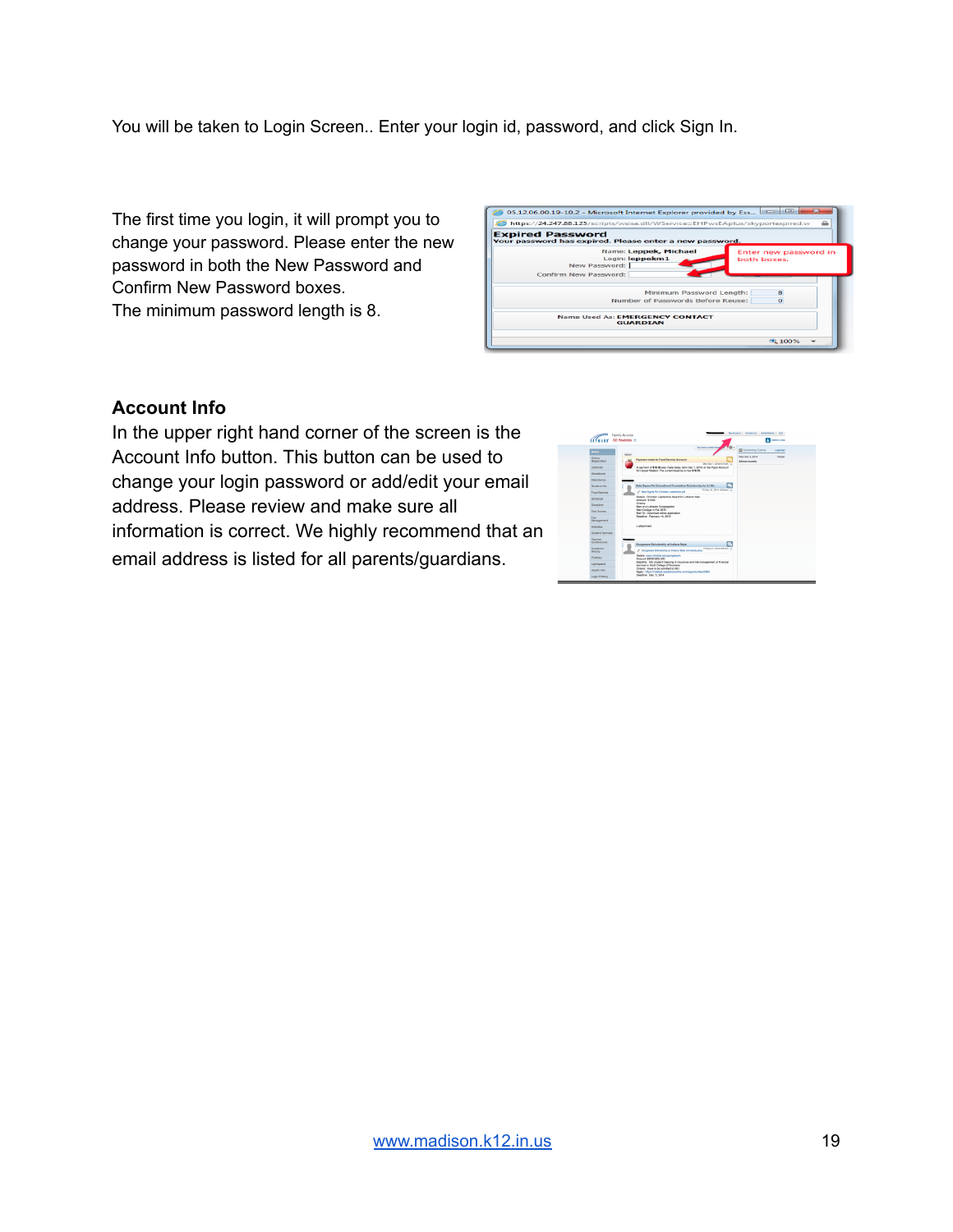| The calendar shows the term days of school as well as assignments for your<br>Online<br>child. Moving your mouse over any assignment will tell you the name of the<br>Registration<br>assignment, the class, and a grade on the assignment if it has been graded.<br>It will also tell you if it is a missing assignment. Clicking on any assignment<br>Calendar<br>will open more information about the assignment.<br><b>Gradebook</b><br>Gradebook<br>This page shows the student's schedule, the teacher, and the current grades<br>in each class. You can click on the teacher name to send an email to the<br>Attendance<br>teacher. You can also click on the underlined grade to view the assignments<br>Student Info<br>that make up that grade.<br>Near the top of the screen, you will see a tab called Missing Assignments.<br><b>Food Service</b><br>Selecting this button will show you any missing assignments that your child<br>has in any class. Please note that a "missing assignment" shows if the due<br>Schedule<br>date of the assignment has passed and the teacher has not yet input a<br><b>Discipline</b><br>the Missing Assignments button is a Comments button that will show any<br>comments a teacher may have entered related to any assignment.<br><b>Test Scores</b><br><b>Attendance</b><br>The attendance page will allow you to view attendance by calendar, day, or<br>Fee<br>term totals.<br>Management<br><b>Student Information</b><br><b>Activities</b><br>If any information is incorrect or missing, please contact the office of the<br>school that your child attends.<br><b>Student Services</b><br><b>Message Center</b><br>This area will show any messages that a Teacher or Administrator has sent<br>Teacher<br>Conferences<br>via the message center. If you have an email address on record, you will be<br>emailed the message.<br>Academic<br>History<br><b>Schedule</b><br>Clicking on the schedule link will show your child's current schedule.<br>Portfolio<br><b>Report Cards</b><br>The Report Cards button link will have the student's report card attached at<br>Lightspeed<br>the end of each term.<br><b>Academic History</b><br>Health Info<br>The Academic History link gives the parent all past grades for their child.<br>Since we have just switched to Skyward, there is currently no data in this<br>Login History<br>section. | Home | On the left hand side you will find the following information:<br><b>Calendar</b> |
|------------------------------------------------------------------------------------------------------------------------------------------------------------------------------------------------------------------------------------------------------------------------------------------------------------------------------------------------------------------------------------------------------------------------------------------------------------------------------------------------------------------------------------------------------------------------------------------------------------------------------------------------------------------------------------------------------------------------------------------------------------------------------------------------------------------------------------------------------------------------------------------------------------------------------------------------------------------------------------------------------------------------------------------------------------------------------------------------------------------------------------------------------------------------------------------------------------------------------------------------------------------------------------------------------------------------------------------------------------------------------------------------------------------------------------------------------------------------------------------------------------------------------------------------------------------------------------------------------------------------------------------------------------------------------------------------------------------------------------------------------------------------------------------------------------------------------------------------------------------------------------------------------------------------------------------------------------------------------------------------------------------------------------------------------------------------------------------------------------------------------------------------------------------------------------------------------------------------------------------------------------------------------------------------------------------------------------------------------------------------------------------------------------|------|-----------------------------------------------------------------------------------|
| This screen will show you basic demographic information about your student.                                                                                                                                                                                                                                                                                                                                                                                                                                                                                                                                                                                                                                                                                                                                                                                                                                                                                                                                                                                                                                                                                                                                                                                                                                                                                                                                                                                                                                                                                                                                                                                                                                                                                                                                                                                                                                                                                                                                                                                                                                                                                                                                                                                                                                                                                                                                |      |                                                                                   |
|                                                                                                                                                                                                                                                                                                                                                                                                                                                                                                                                                                                                                                                                                                                                                                                                                                                                                                                                                                                                                                                                                                                                                                                                                                                                                                                                                                                                                                                                                                                                                                                                                                                                                                                                                                                                                                                                                                                                                                                                                                                                                                                                                                                                                                                                                                                                                                                                            |      |                                                                                   |
|                                                                                                                                                                                                                                                                                                                                                                                                                                                                                                                                                                                                                                                                                                                                                                                                                                                                                                                                                                                                                                                                                                                                                                                                                                                                                                                                                                                                                                                                                                                                                                                                                                                                                                                                                                                                                                                                                                                                                                                                                                                                                                                                                                                                                                                                                                                                                                                                            |      |                                                                                   |
|                                                                                                                                                                                                                                                                                                                                                                                                                                                                                                                                                                                                                                                                                                                                                                                                                                                                                                                                                                                                                                                                                                                                                                                                                                                                                                                                                                                                                                                                                                                                                                                                                                                                                                                                                                                                                                                                                                                                                                                                                                                                                                                                                                                                                                                                                                                                                                                                            |      |                                                                                   |
|                                                                                                                                                                                                                                                                                                                                                                                                                                                                                                                                                                                                                                                                                                                                                                                                                                                                                                                                                                                                                                                                                                                                                                                                                                                                                                                                                                                                                                                                                                                                                                                                                                                                                                                                                                                                                                                                                                                                                                                                                                                                                                                                                                                                                                                                                                                                                                                                            |      |                                                                                   |
| grade. Therefore, an assignment may or may not actually be missing. Next to                                                                                                                                                                                                                                                                                                                                                                                                                                                                                                                                                                                                                                                                                                                                                                                                                                                                                                                                                                                                                                                                                                                                                                                                                                                                                                                                                                                                                                                                                                                                                                                                                                                                                                                                                                                                                                                                                                                                                                                                                                                                                                                                                                                                                                                                                                                                |      |                                                                                   |
|                                                                                                                                                                                                                                                                                                                                                                                                                                                                                                                                                                                                                                                                                                                                                                                                                                                                                                                                                                                                                                                                                                                                                                                                                                                                                                                                                                                                                                                                                                                                                                                                                                                                                                                                                                                                                                                                                                                                                                                                                                                                                                                                                                                                                                                                                                                                                                                                            |      |                                                                                   |
|                                                                                                                                                                                                                                                                                                                                                                                                                                                                                                                                                                                                                                                                                                                                                                                                                                                                                                                                                                                                                                                                                                                                                                                                                                                                                                                                                                                                                                                                                                                                                                                                                                                                                                                                                                                                                                                                                                                                                                                                                                                                                                                                                                                                                                                                                                                                                                                                            |      |                                                                                   |
|                                                                                                                                                                                                                                                                                                                                                                                                                                                                                                                                                                                                                                                                                                                                                                                                                                                                                                                                                                                                                                                                                                                                                                                                                                                                                                                                                                                                                                                                                                                                                                                                                                                                                                                                                                                                                                                                                                                                                                                                                                                                                                                                                                                                                                                                                                                                                                                                            |      |                                                                                   |
|                                                                                                                                                                                                                                                                                                                                                                                                                                                                                                                                                                                                                                                                                                                                                                                                                                                                                                                                                                                                                                                                                                                                                                                                                                                                                                                                                                                                                                                                                                                                                                                                                                                                                                                                                                                                                                                                                                                                                                                                                                                                                                                                                                                                                                                                                                                                                                                                            |      |                                                                                   |
|                                                                                                                                                                                                                                                                                                                                                                                                                                                                                                                                                                                                                                                                                                                                                                                                                                                                                                                                                                                                                                                                                                                                                                                                                                                                                                                                                                                                                                                                                                                                                                                                                                                                                                                                                                                                                                                                                                                                                                                                                                                                                                                                                                                                                                                                                                                                                                                                            |      |                                                                                   |
|                                                                                                                                                                                                                                                                                                                                                                                                                                                                                                                                                                                                                                                                                                                                                                                                                                                                                                                                                                                                                                                                                                                                                                                                                                                                                                                                                                                                                                                                                                                                                                                                                                                                                                                                                                                                                                                                                                                                                                                                                                                                                                                                                                                                                                                                                                                                                                                                            |      |                                                                                   |
|                                                                                                                                                                                                                                                                                                                                                                                                                                                                                                                                                                                                                                                                                                                                                                                                                                                                                                                                                                                                                                                                                                                                                                                                                                                                                                                                                                                                                                                                                                                                                                                                                                                                                                                                                                                                                                                                                                                                                                                                                                                                                                                                                                                                                                                                                                                                                                                                            |      |                                                                                   |
|                                                                                                                                                                                                                                                                                                                                                                                                                                                                                                                                                                                                                                                                                                                                                                                                                                                                                                                                                                                                                                                                                                                                                                                                                                                                                                                                                                                                                                                                                                                                                                                                                                                                                                                                                                                                                                                                                                                                                                                                                                                                                                                                                                                                                                                                                                                                                                                                            |      |                                                                                   |
|                                                                                                                                                                                                                                                                                                                                                                                                                                                                                                                                                                                                                                                                                                                                                                                                                                                                                                                                                                                                                                                                                                                                                                                                                                                                                                                                                                                                                                                                                                                                                                                                                                                                                                                                                                                                                                                                                                                                                                                                                                                                                                                                                                                                                                                                                                                                                                                                            |      |                                                                                   |
|                                                                                                                                                                                                                                                                                                                                                                                                                                                                                                                                                                                                                                                                                                                                                                                                                                                                                                                                                                                                                                                                                                                                                                                                                                                                                                                                                                                                                                                                                                                                                                                                                                                                                                                                                                                                                                                                                                                                                                                                                                                                                                                                                                                                                                                                                                                                                                                                            |      |                                                                                   |
|                                                                                                                                                                                                                                                                                                                                                                                                                                                                                                                                                                                                                                                                                                                                                                                                                                                                                                                                                                                                                                                                                                                                                                                                                                                                                                                                                                                                                                                                                                                                                                                                                                                                                                                                                                                                                                                                                                                                                                                                                                                                                                                                                                                                                                                                                                                                                                                                            |      |                                                                                   |
|                                                                                                                                                                                                                                                                                                                                                                                                                                                                                                                                                                                                                                                                                                                                                                                                                                                                                                                                                                                                                                                                                                                                                                                                                                                                                                                                                                                                                                                                                                                                                                                                                                                                                                                                                                                                                                                                                                                                                                                                                                                                                                                                                                                                                                                                                                                                                                                                            |      |                                                                                   |

## **Please make sure your child's Skyward Emergency contact**

**information remains up to date at all times. Notify the school immediately, in writing, if there are any changes such as telephone numbers, addresses, or contact person. It is important that we have more than one contact person for your child.**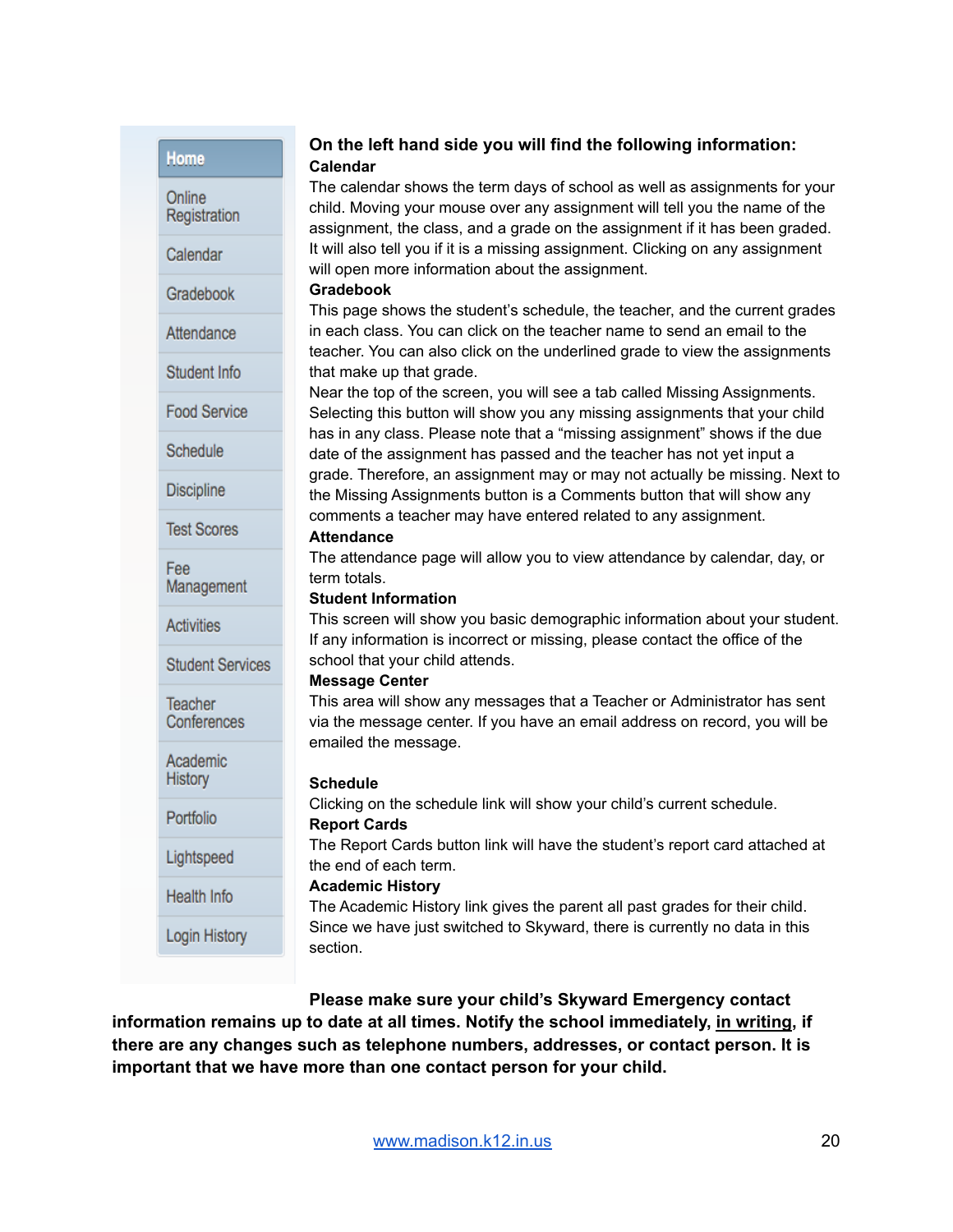## **GRADES (Policy 5421)**

Madison Consolidated Schools has a standard grading procedure, as well as additional notations that may indicate work in progress or incomplete work. The purpose of a grade is to indicate the extent to which the student has acquired the necessary learning. In general, students are assigned grades based upon test results, homework, projects, and classroom participation. Each teacher may place a different emphasis on these areas in determining a grade and will inform the students at the beginning of the course work. If a student is not sure how his/her grade will be determined, s/he should ask the teacher.

The School uses the following grading system:

| 90 to $100 = A =$     |       | <b>Excellent achievement</b>   |
|-----------------------|-------|--------------------------------|
| $80 \text{ to } 89 =$ | $B =$ | Good achievement               |
| 70 to $79 =$          | $C =$ | Satisfactory achievement       |
| 60 to 69 $=$          | $D =$ | Minimum-Acceptable achievement |
| 0 to 59 =             | $F =$ | Failure                        |

When a student appears to be at risk of failure, notification will be provided to the parents so they can conference with the teacher about what actions can be taken to improve poor grades.

## **GRADING PERIODS/REPORT CARDS (Policy 5420)**

Report cards will be printed at the end of each semester. The semester 1 report card will be sent home with the child. The end of the year report card may be mailed to the child's home. To view the report cards at the end of term 1 and 3, please access your student's Skyward information, **as these report cards will only be printed upon written request. The printed report card must be picked up at the office by the parent or guardian.**

## **PROMOTION, PLACEMENT, AND RETENTION (Policy 5410)**

Promotion to the next grade (or level) is based on the following criteria:

- 1. Current level of achievement
- 2. Potential for success at the next level
- 3. Emotional, physical, and/or social maturity

## **RECOGNITION OF STUDENT ACHIEVEMENT (Policy 5451)**

Students who have displayed significant achievements during the course of the year are recognized for their accomplishments. Areas that may merit recognition include, but are not limited to, academics, athletics, performing arts, citizenship, and volunteerism. Recognition for such activities is initiated by the staff and coordinated by the individual schools.

## **HOMEWORK (Policy 2330)**

Homework can be expected. Student grades will reflect the completion of all work, including outside assignments. Homework is also part of the student's preparation for the assessment tests and graduation.

Homework will not be used for disciplinary reasons, but only to enhance the student's learning.

## **STUDENT ASSESSMENT (Policy 2623)**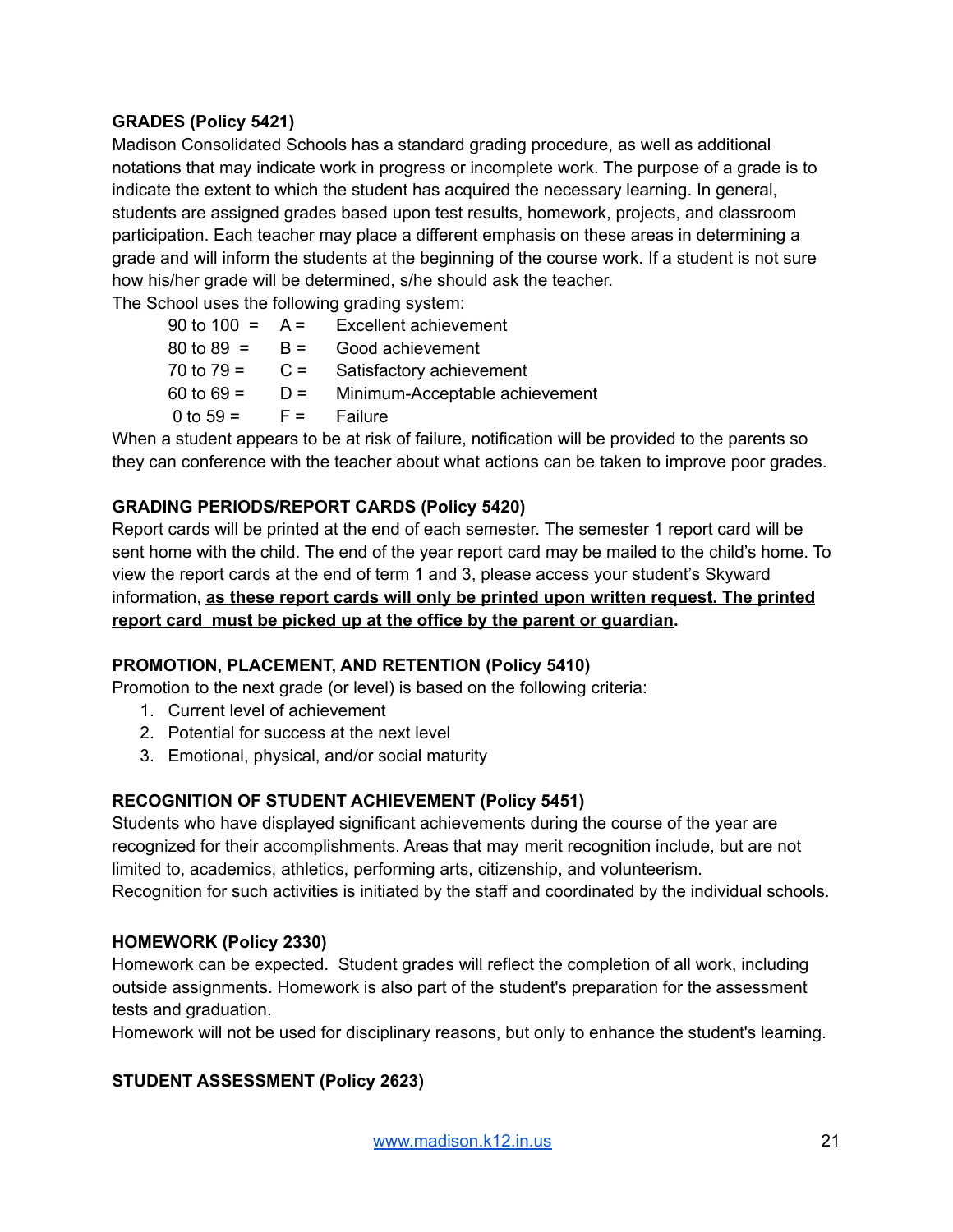To measure student progress, students will be tested in accordance with state standards and the corporation policy.

Unless exempted, each student will be expected to pass the state-mandated ILEARN Test and IREAD-3 which are required by the Indiana State Board of Education.

Additional group tests are given to students to monitor progress and determine educational mastery levels. These tests are used to help the staff determine instructional needs.

ILEARN and IREAD testing windows will be available on the Indiana Department of Education website at <http://www.doe.in.gov/assessment> during the summer.

Classroom tests will be used to assess student progress and assign grades. These are selected or prepared by teachers to assess how well the students have achieved specific objectives. If necessary, intelligence tests, speech and language evaluations, individually administered achievement tests, and other special testing services are available to students needing these services.

Depending on the type of testing, specific information and/or parent consent may need to be obtained. MCS will not violate the rights of consent and privacy of a student participating in any form of evaluation.

## **TITLE I**

## **COMPACT FOR LEARNING**

Madison Consolidated Schools established this Compact for Learning to foster the improvement of learning and support the academic success of our students. We believe this effort requires a partnership of parents/guardians, students, teachers, the principal, and the community. Parent/Guardian Responsibilities:

- Make sure that my child attends school regularly, is on time, is well rested, and is prepared to learn.
- Supervise and help with any assigned homework.
- Reading with or to my child every day for at least 20 minutes.
- Monitor my child's screen time.
- Attend parent-teacher conferences and communicate frequently with my child's teacher.
- If possible, volunteer in my child's school.

Student Responsibilities:

- Communicate regularly with my teacher.
- Come to school on time and be ready to learn.
- Pay attention to my teachers and ask questions when I need help.
- Complete any assigned homework.
- Carry important messages from school to home and from home to school.
- Respect the school, classmates, staff, and families.

Teacher Responsibilities:

- Provide high quality instruction for my students in a supportive and effective learning environment.
- Provide a rigorous curriculum by giving appropriate differentiation for all students when needed.
- Provide meaningful homework that extends classroom learning when needed.
- Communicate frequently with parents/guardians about their child's progress.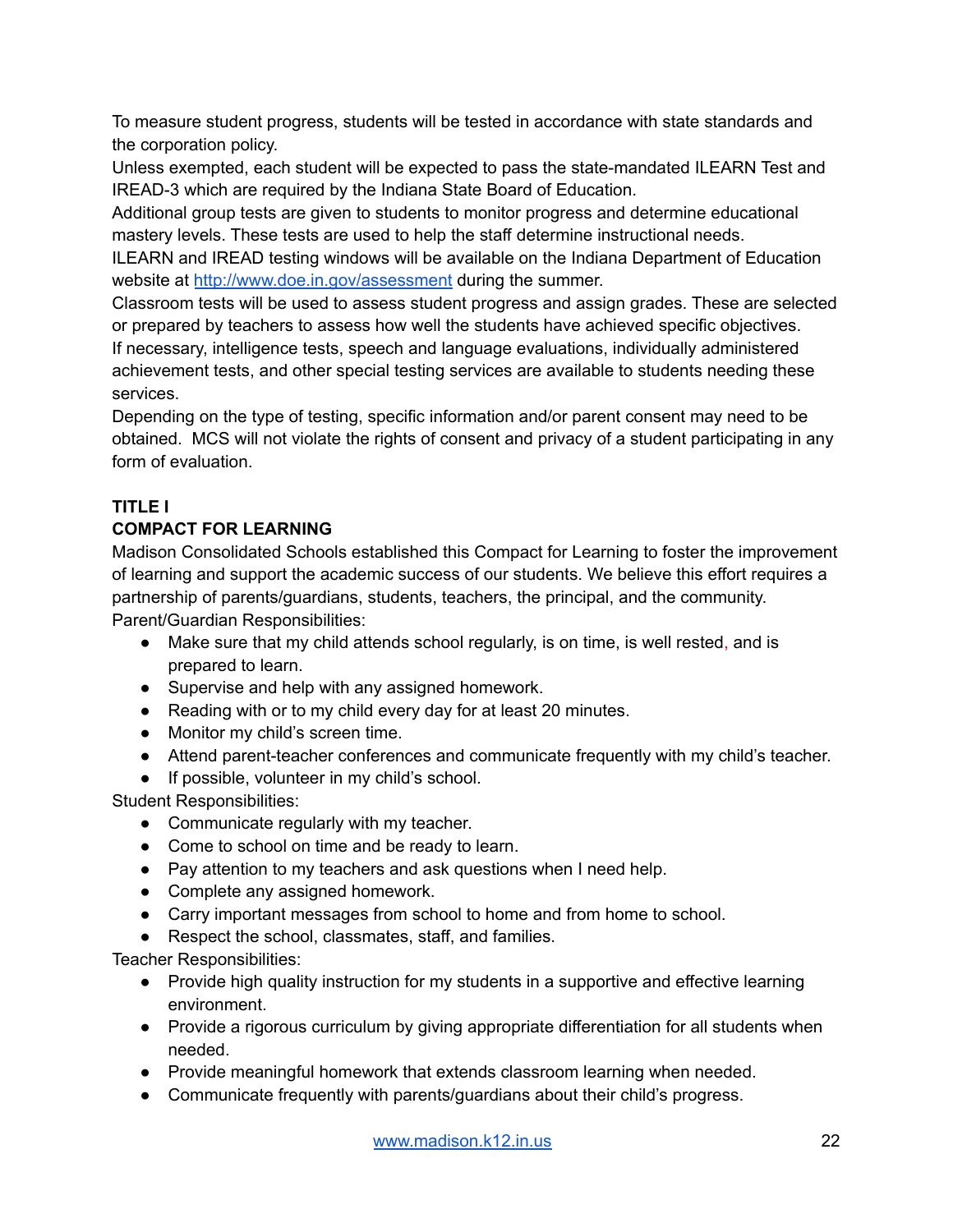- Hold at least one annual parent/teacher conference during which this compact is discussed as it relates to student achievement.
- Participate in professional development that improves my teaching.
- Offer opportunities for families and parents/guardians to volunteer in the school. Principal Responsibilities:
- See that Indiana Academic Standards are taught in every classroom using best practices.
- Allocate resources to promote classroom teaching that supports the academic achievement of our students.
- Communicate with parents/guardians about school-wide and individual test scores.
- Welcome parents/guardians into our school for observing, volunteering, conferencing or visiting their child's classroom.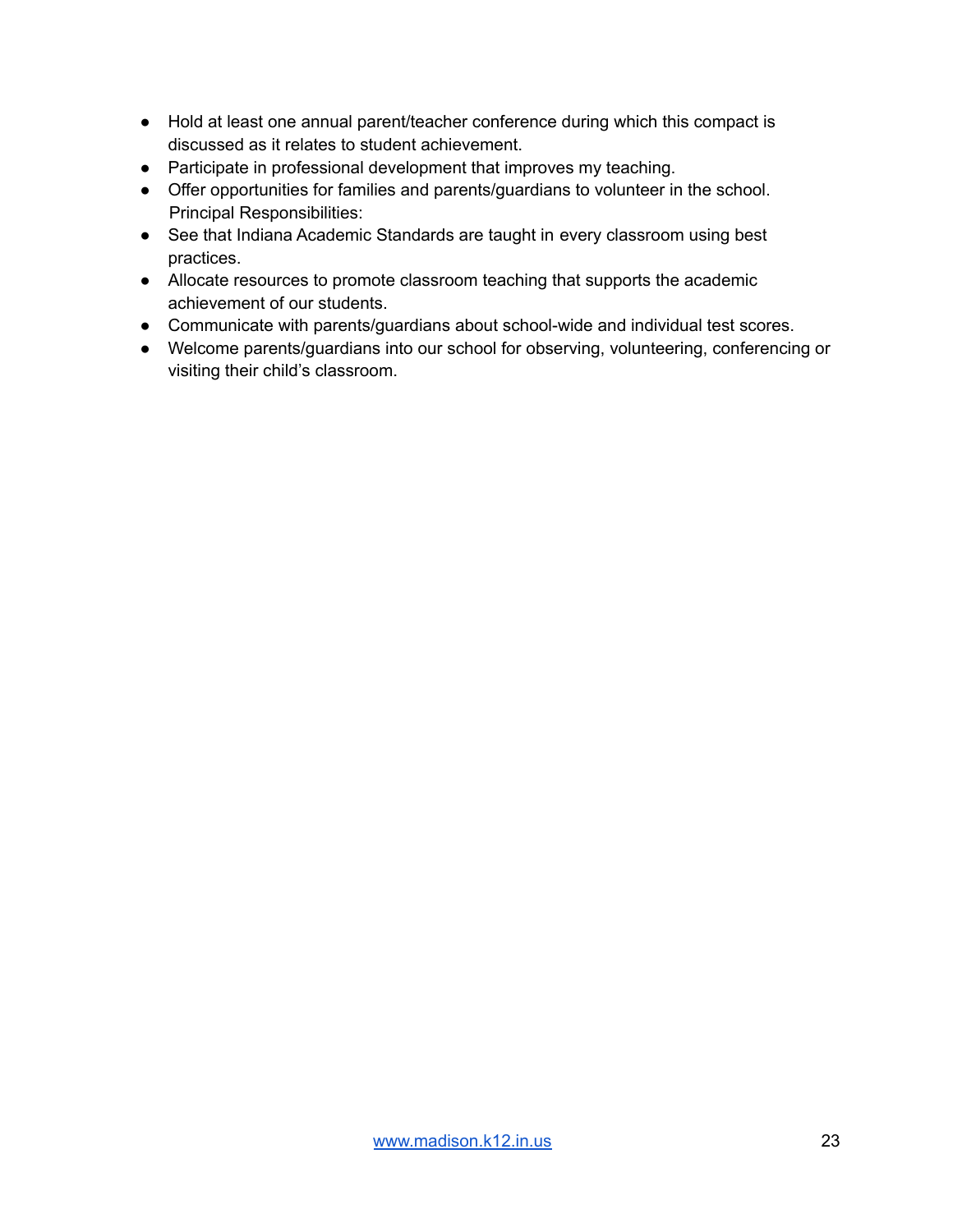# **Madison Consolidated Schools Title I Parent and Family Engagement Policy**

(Board Policy 2261.01 - Parent Participation in Title I Programs)

Madison Consolidated Schools agree to implement the parent and family engagement guidelines in accordance with Parent and Family Engagement, ESSA, Public Law 114-95 Section 1116 and Neola Parent Participation in Title I Program Policy, as listed below. Madison Consolidated Schools will distribute this policy to parents of all students in the Schoolwide Title I program as well as posting it on the Madison Consolidated district website.

## **Policy Guidelines**

- Parents/guardians and staff members will jointly develop our district's local plan under section 1112 and in the process of school review and improvement under section 1116 and 1111(d). During the spring semester, parents/guardians, Title I staff, and administrators from Title I schools will be invited to review current Title I programming and develop a plan for the upcoming new school year. The meeting will focus on Title I supports, parent and family engagement opportunities within each school, district curriculum, and Title I survey results. Participants will also have the opportunity to review programming, suggest changes, and edit current plans with Title I staff.
- Madison Consolidated Schools will support and assist the work of Title I schools by providing and maintaining a notification system for parent/guardian communication. In addition they will incorporate district-wide parent-teacher conference nights and include them on the yearly school calendar, coordinate Title I services with current programming in the process of applying for the Title I grant, and meet with Title I schools to review Title I services and their effectiveness prior to the next grant cycle.
- Madison Consolidated Schools help build the schools' parents'/guardians capacity for strong collaborative involvement by providing:
	- Information about Indiana College and Career Readiness Standards from the IDOE website and publications to parents/guardians.
	- Quarterly reports for all academic areas, as well as formative assessment reports (e.g., NWEA) that illustrate academic growth and mastery of grade level standards.
	- Opportunities to take part in committees that provide feedback to the school about programs and services such as parent-teacher organizations, volunteer opportunities, school improvement teams, Title I, summer learning, and high ability committees.
	- Newsletters, teacher email and contact information, family access to Skyward, and invitations for formal and informal conferences with teachers.
	- Materials and support to increase student achievement through a partnership of home and school. Parents/Guardians and Teachers sign Compact for Learning agreements annually. Additionally, parents and families can attend various workshops, such as technology tips, "make-it take-it nights", and-training on school programming.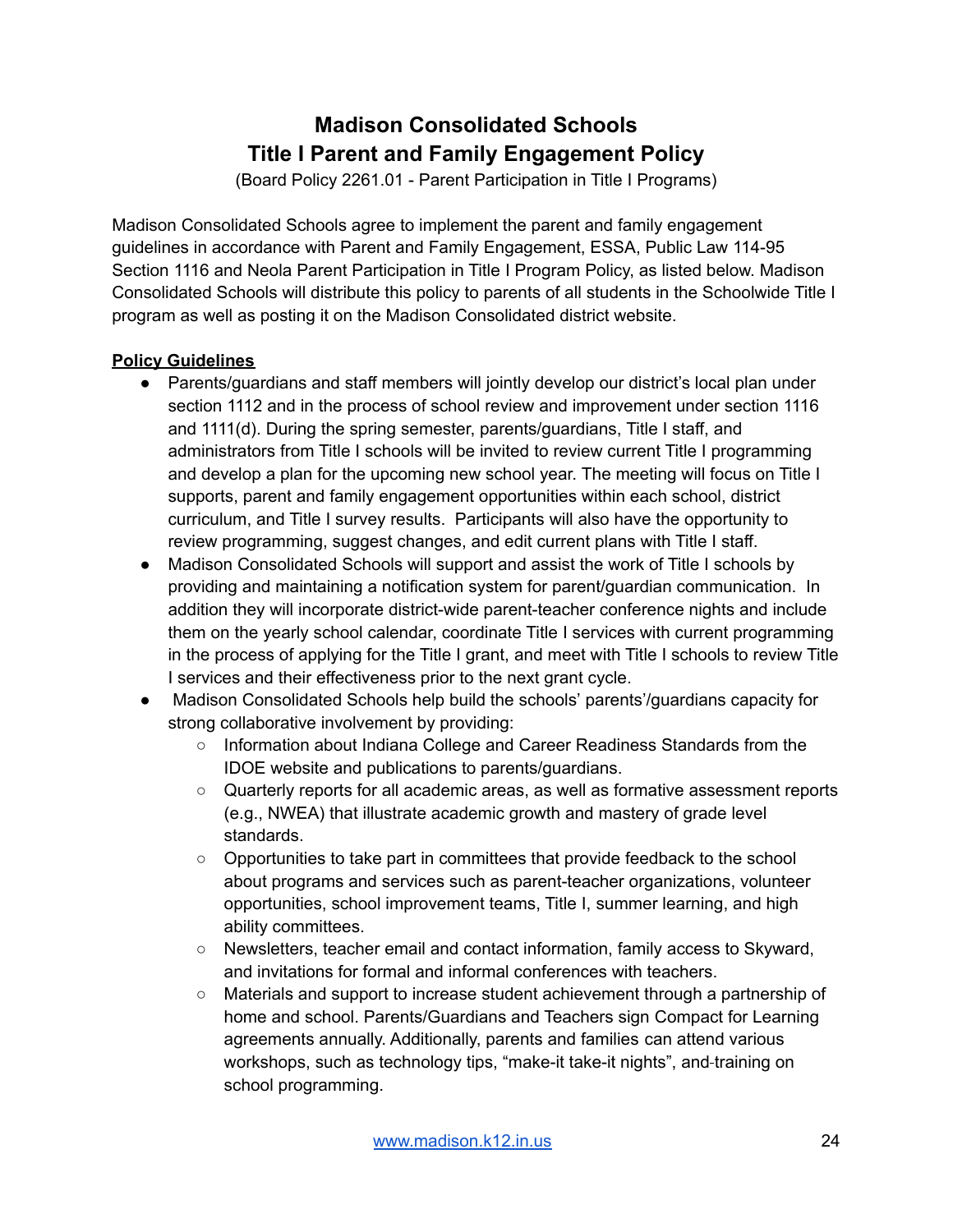- School staff committed to parent communication. Teachers provide newsletters, phone calls home, progress reports and assessment reports to update parents/guardians on student performance, emails, and timely responses to concerns or questions.
- Information presented in a language and form that parents/guardians can easily understand when possible. Materials will be translated as necessary, and a translator will be provided at school meetings when possible.
- An understanding that school and parents/guardians can request support in academic, emotional, and social areas to assist in the improvement of student achievement.
- Madison Consolidated Schools will coordinate and integrate parent and family engagement strategies under Title I, Part A with parent and family engagement strategies under Head Start, Elementary Reading Plan, and Title III language supports. Staff plan jointly with Head Start to sponsor kindergarten visits by Head Start children and parents/guardians. The Elementary Reading Plan (annual submission to IDOE Online) may also be a part of the parent/guardian nights in each school; this information may be shared in the form of details about Tier 1 Core Instruction, as well as Tier 2 and 3 remediation opportunities. Title III in conjunction with Title I reading nights invites parents/guardians and students to read in their native language(s). Teachers along with Title I and Title III personnel work collaboratively with each other and parents to ensure an understanding of student needs in academic areas that involve reading and vocabulary. This collaboration helps create a continuum of services for students across both programs.
- Madison Consolidated Schools will conduct, as part of their Title I meeting during the spring semester, an annual evaluation of the content and effectiveness of the Parent and Family Engagement policy in improving the academic quality of the schools served with Title I, Part A funds. Parents/Guardians will have the opportunity to identify during the meeting and on the Title I surveys any barriers to greater participation by parents in parent and family engagement activities, with particular attention to parents and families who are economically disadvantaged, are disabled, have limited English proficiency, have limited literacy, or are of any racial or ethnic minority background. The findings from the meeting and surveys will be used to help design strategies for more effective parent and family engagement.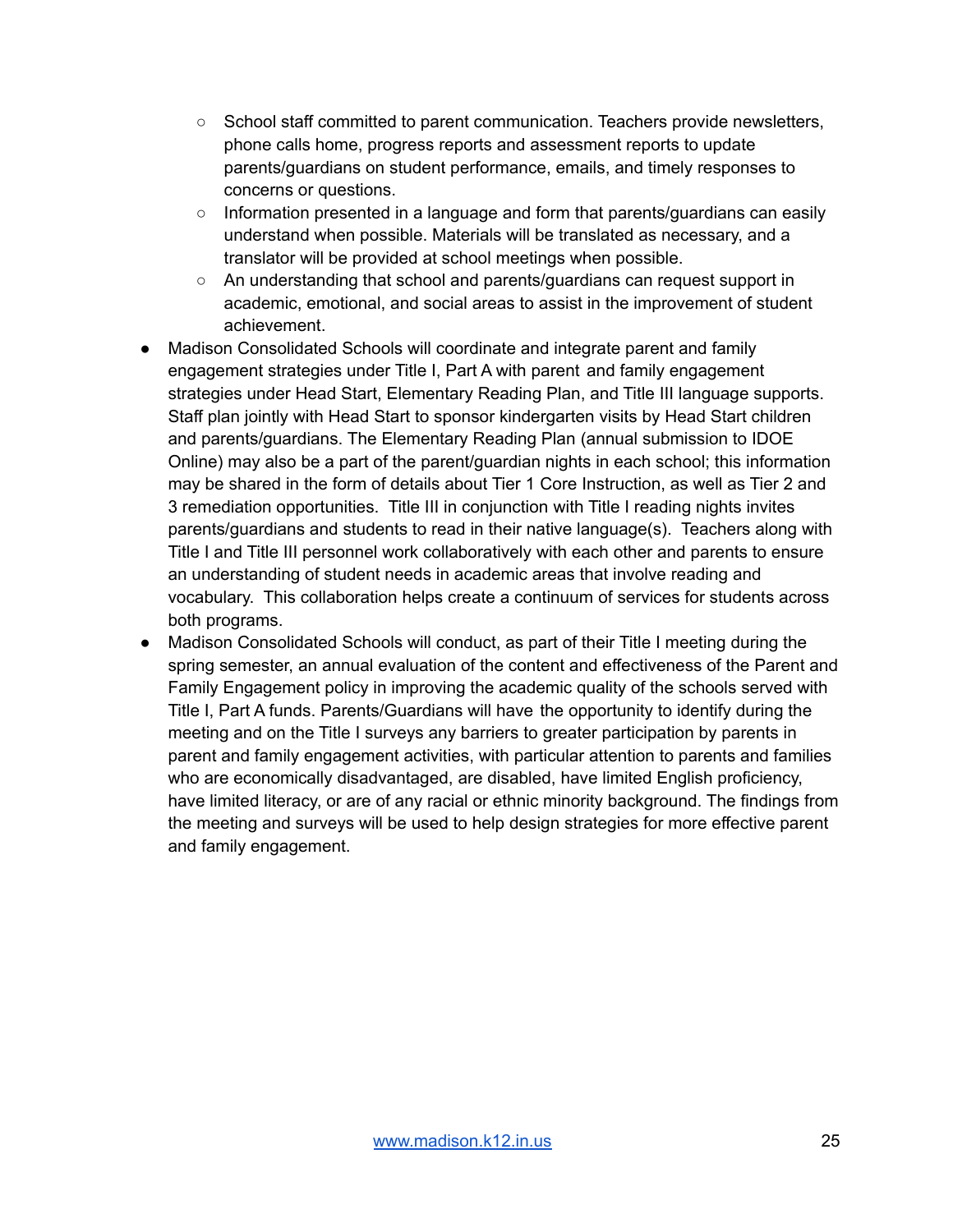## **Expectations for Parent and Family Engagement**

The Madison Consolidated Schools intends that parents/guardians of participating students be provided with frequent and convenient opportunities for full and ongoing participation in the Title I program. This shall include opportunities to jointly develop the Title I program plan and suggest modifications in the process for school review and improvement.

Any comments indicating parents'/guardians' dissatisfaction with the district Title I program must be collected and submitted, along with the Title I Application, to the Indiana Division of Compensatory Education.

The Title I program must be designed to assist students to acquire the competencies and achieve the goals established by law, as well as the goals and standards established by the Madison Consolidated School Board. These goals and standards must be shared with parents/guardians in a manner that will enable them to (1) participate in decisions concerning their child's education and (2) monitor and improve the educational achievement of their child.

### **School Policy**

Each Title I school must submit its Title I Parent and Family Engagement Policy, which must meet all legal requirements. This policy must be developed jointly with and distributed by each school to parents/guardians of all students. The policy must be updated annually. A copy of each school's Parent and Family Engagement Policy shall be kept on file with the school's Title I program plan.

#### **References**

Section 1116 of Every Student Succeeds Act (ESSA) of 2015 Indiana Department of Education: http://www.doe.in.gov/titlei1i <https://www.esc16.net/upload/page/0367/PublicLaw%20.pdf> www2.ed.gov [› documents › essa-act-of-1965](http://www2.ed.gov/documents/essa-act-of-1965.pdf)

## **TITLE 1 PARENT RIGHT-TO-KNOW LETTER, 2021-2022**

Dear Parent and/or Guardian:

The Elementary School teachers and principals appreciate the opportunity to teach your child every day. We want to be your partners in helping your child be successful both academically and socially. We ask that you send your child to school rested and ready to learn every day. In return, we will provide the best instruction possible. We will meet state teacher qualification and licensing criteria. We will participate in professional development that improves our understanding and practice of excellent instruction. We ask that you communicate with us about your child. In return, we will provide the following information upon your request: If your child's teacher has met state qualification and licensing criteria for the grade level and subject areas taught; If your child's teacher is teaching under emergency or temporary status in which state qualifications or licensing criteria are waived; The teacher's baccalaureate degree major, graduate certification, and field of discipline and whether your child is provided services by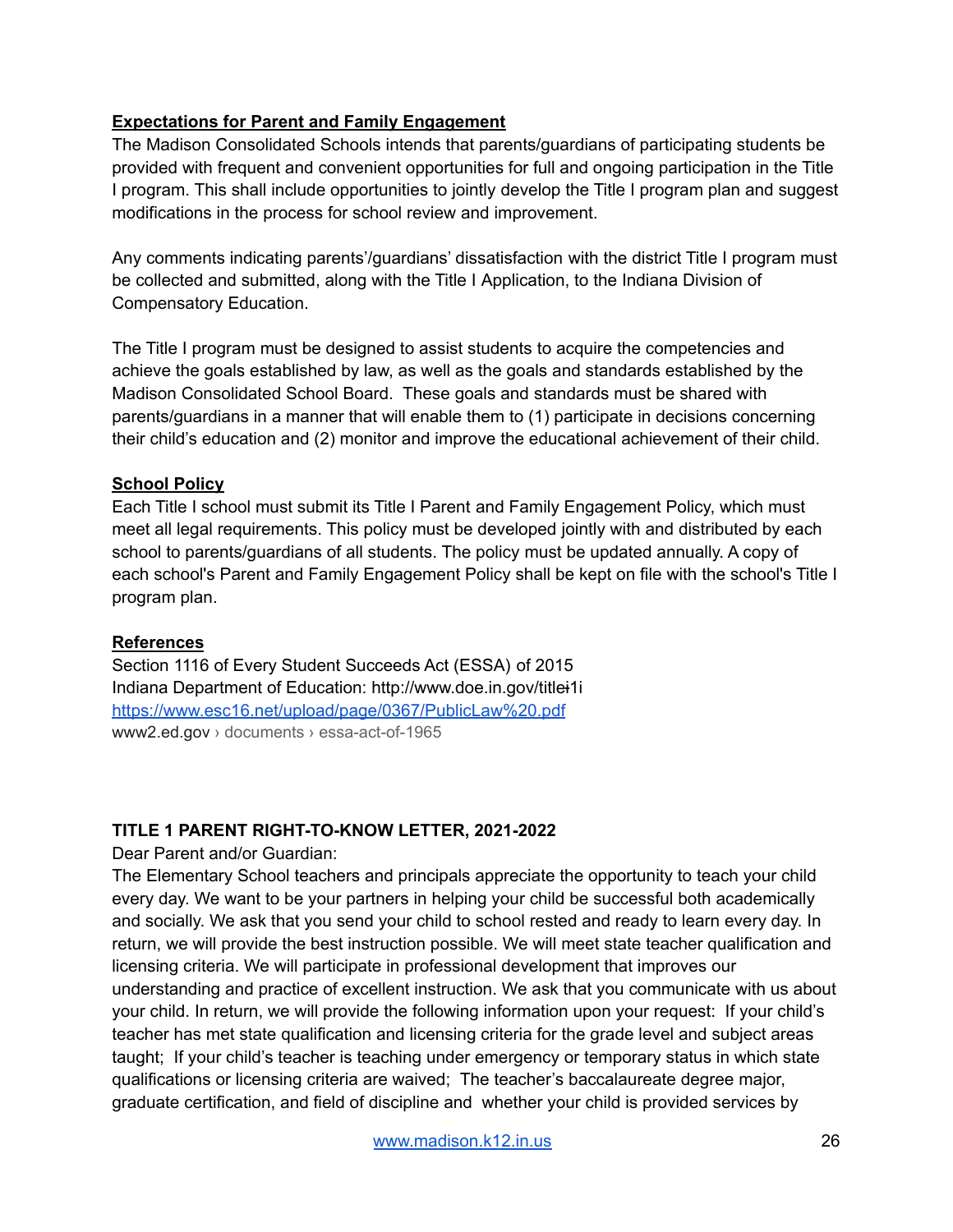paraprofessionals, and if so, their qualifications. We ask that you supervise and help with the completion of your child's daily homework. In return, we provide quarterly report cards showing your child's progress toward state academic standards. Also, we will provide an annual report on your child's performance on the Indiana Statewide Testing of Educational Progress. Thank you for being our partner in the education of your child.

## **FIELD TRIPS (See Policy 2340)**

Field trips are academic activities that are held off school grounds. There are also other trips that are part of the school's co-curricular and extracurricular program. No student may participate in any school-sponsored trip without parental consent. Attendance rules apply to all field trips. While the corporation encourages the student's participation in field trips, alternative assignments will be provided for any student whose parent does not give permission for the student to attend. Students who violate school rules may lose the privilege to go on field trips.

## **PARENT VOLUNTEERS/CHAPERONES**

We welcome parents to volunteer at school for various activities. Please contact your school to find out the procedure for assisting your child in his or her education. We provide opportunities for you to use your skills to help make our schools more effective. We have opportunities for parents to prepare activities, chaperone on field trips and assist in reading to our students. All parent volunteers are required to complete an MCS approved background check. Forms are available online on the Background link at the bottom of the homepage on the MCS website.

## **BACKGROUND CHECKS FOR VOLUNTEERS/CHAPERONES**

Volunteer background checks are free and valid for 5 years. Form must be filled out and submitted to MCS administration office at least 2 weeks prior to trip. Forms are available online on the Background link at the bottom of the homepage on the MCS website.

# **SECTION III - STUDENT ACTIVITIES**

## **SCHOOL-SPONSORED CLUBS AND ACTIVITIES (Policy 2430)**

MCS provides students the opportunity to broaden their learning through curricular-related activities. It is the corporation's policy that only authorized groups are those approved by the Board of School Trustees and sponsored by a staff member. A curricular-related activity may include: Primary Spell Bowl, Intermediate Spell Bowl, Math Bowl, Science Bowl, etc.

Extra-curricular activities do not reflect the school curriculum, but are made available to students to allow them to pursue additional worthwhile activities such as recreational sports, drama, and the like. Extra-curricular activities may include: Archery, running clubs, musical performances, etc.

All students are permitted to participate in the activities of their choosing, as long as they meet the eligibility requirements.

## **NON-SCHOOL-SPONSORED CLUBS AND ACTIVITIES (Policy 5730)**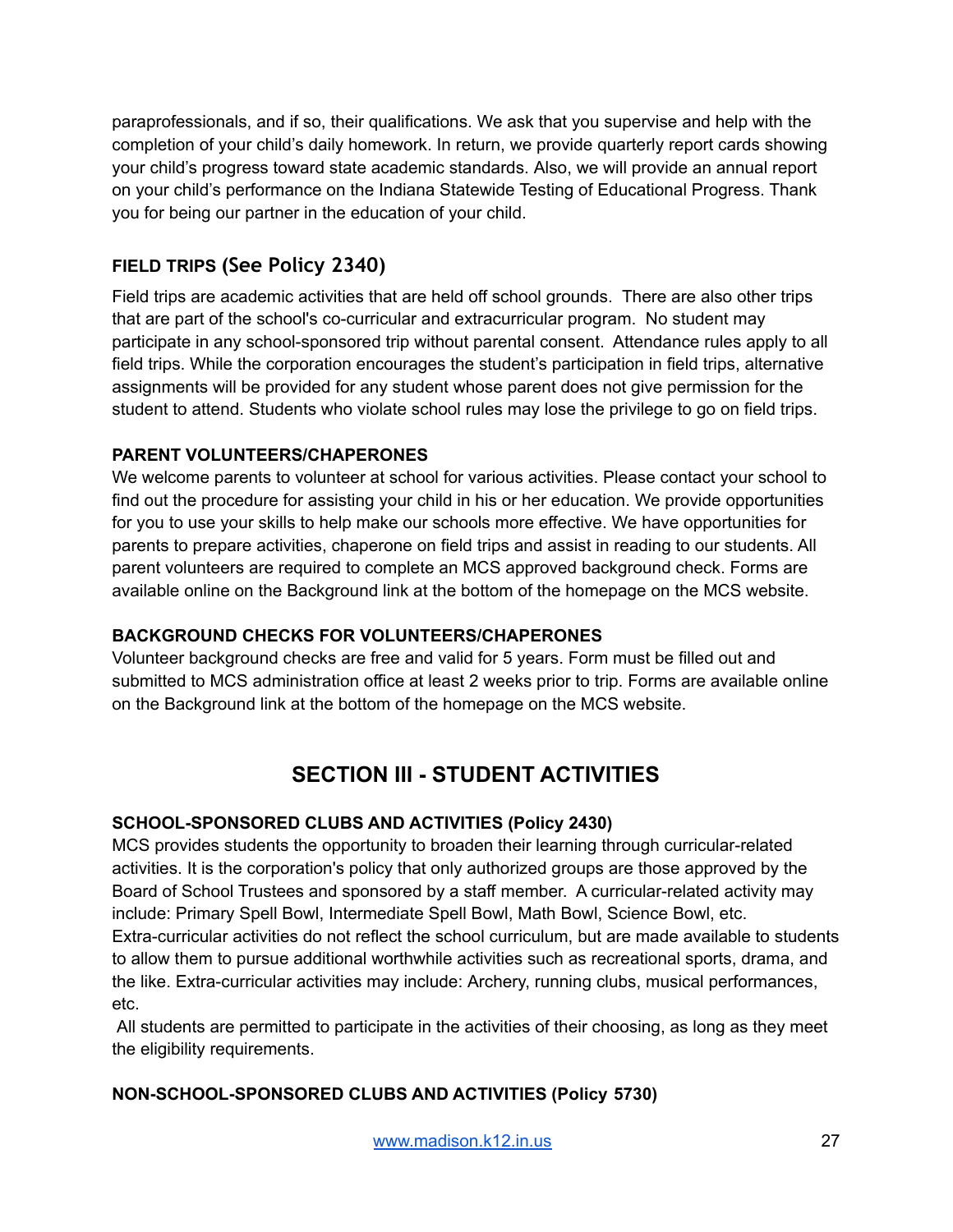Non-school-sponsored student groups organized for religious, political, or philosophical reasons may meet during non-instructional hours. The application for permission can be obtained from the principal. The application must verify that the activity is being initiated by students, attendance is voluntary, that no school staff person is actively involved in the event, that the event will not interfere with school activities and that non-school persons do not play a regular role in the event. School rules will still apply regarding behavior and equal opportunity to participate.

Membership in any fraternity, sorority, or any other secret society is not permitted. All groups must comply with school rules and must provide equal opportunity to participate. No non-corporation-sponsored organization may use the name of the school or school mascot.

# **STUDENT BEHAVIOR STANDARDS (Policy 5500)**

A major component of the educational program at Madison Consolidated Schools is to prepare students to become responsible workers and citizens by learning how to conduct themselves properly and in accordance with established standards.

## **EXPECTED BEHAVIORS**

Students are expected to:

- 1. Act courteously to adults and fellow students;
- 2. Be prompt to school and attentive in class;
- 3. Work cooperatively with others when involved in accomplishing a common goal regardless of the other's ability, gender, race, or ethnic background;
- 4. Complete assigned tasks on time and as directed;
- 5. Help maintain a school environment that is safe, friendly, and productive.

## **CLASSROOM ENVIRONMENT**

It is the responsibility of students, teachers, and administrators to maintain a classroom environment that allows:

- 1. A teacher to communicate effectively with all students in the class; and
- 2. All students in the class have the opportunity to learn.

## **CELEBRATIONS/BIRTHDAYS-INVITATIONS-GIFTS**

Personal party invitations will not be allowed to be passed out in school or before or after school. Please arrange special refreshments for your child with his/her teacher in advance. Gifts, such as balloons, flowers, etc. should be delivered to the child at home and not at school.

Students may provide a birthday snack for all students to share during lunch. **For the safety of students with food allergies, all food brought into the school for consumption should be nut-free. All food brought in for celebrations must be store prepared.**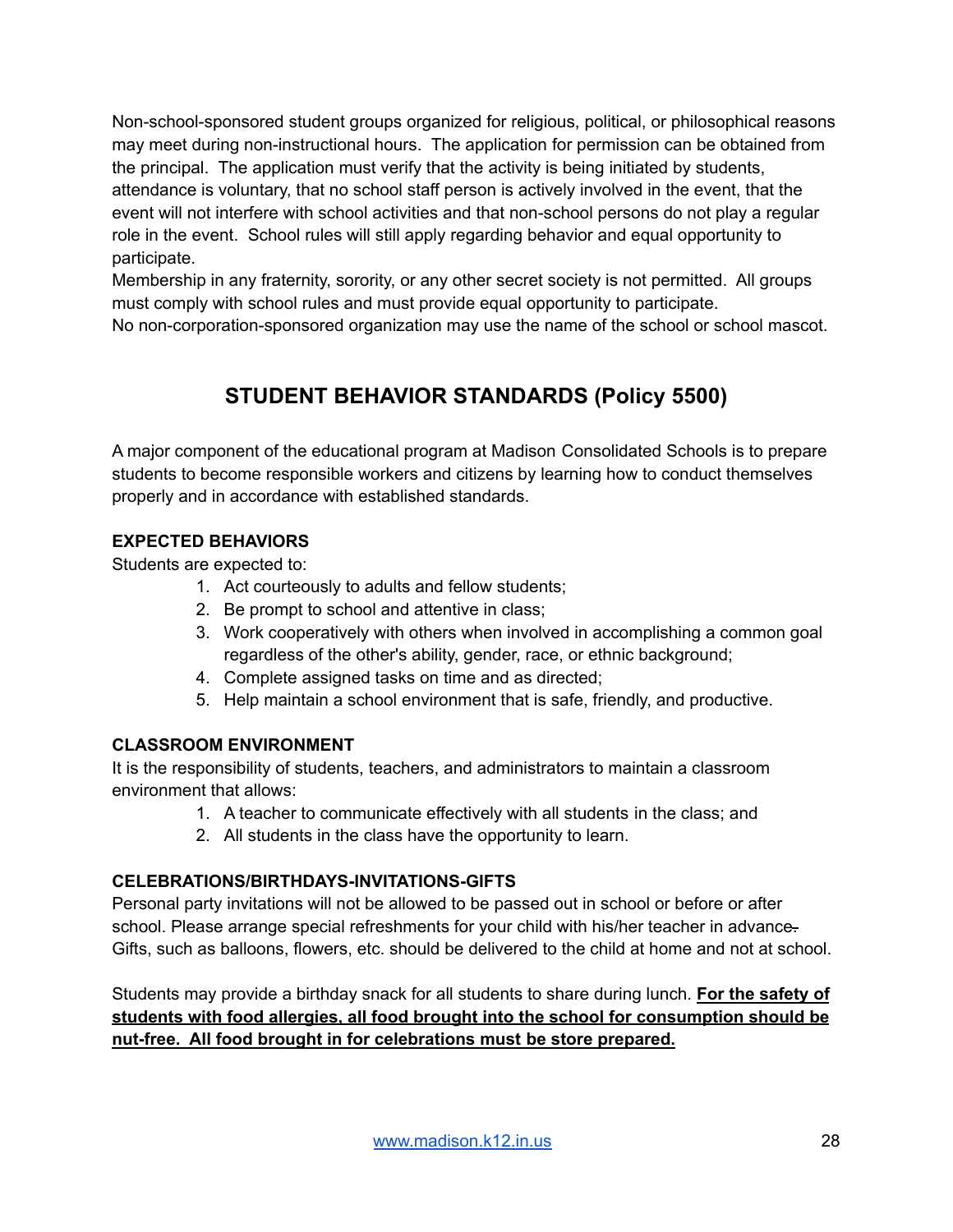Food items supplies for the classroom celebrations must follow L. Indiana Retail Establishment Sanitation Requirements. Title 410 IAC 7-24-142 Food Sources. Sections 142(b). "Food prepared in a private home may not be used or offered for human consumption in a retail food establishment."

# **SECTION V - Transportation (Policy 8600)**

## **BUS TRANSPORTATION TO A SCHOOL**

The School provides bus transportation on designated routes. Homeless students are eligible to receive transportation services. The bus schedule and route is available by contacting Transportation Coordinator at 812-274-8110.

Students will ride only assigned school buses and will board and depart from the bus at assigned bus stops. Students will not be permitted to ride unassigned buses for any reason other than an emergency, except as approved by the Principal.

A change in a student's regular assigned bus stop may be granted for a special need, if a note from a parent is submitted to the Principal stating the reason for the request and the duration of the change and the Principal approves.

## **TO REQUEST A CHANGE IN THE NORMAL DISMISSAL LOCATION**

If your child will be changing their regular after school routine, please send a signed note with the following information, so that our office has written documentation of the change.

- Your child's name
- The address to which the child will be transported to
- The name of your child's teacher
- The date of this occurrence
- Your name
- Phone number where you can be reached

Only those listed on the Skyward emergency contact information will be allowed to pick up a child. You may be asked to show a picture ID. This procedure is for the safety of your child. Please make sure your child's Skyward Emergency contact information remains up to date at all times.

## **BUS CONDUCT**

Students who are riding to and from school on transportation provided by the school are required to follow some basic safety rules.

The driver is responsible for student safety and may assign seating or direct the student in any reasonable manner to maintain that safety.

The following behaviors are expected of all students:

## **PREVIOUS TO LOADING (ON THE ROAD AND AT SCHOOL)**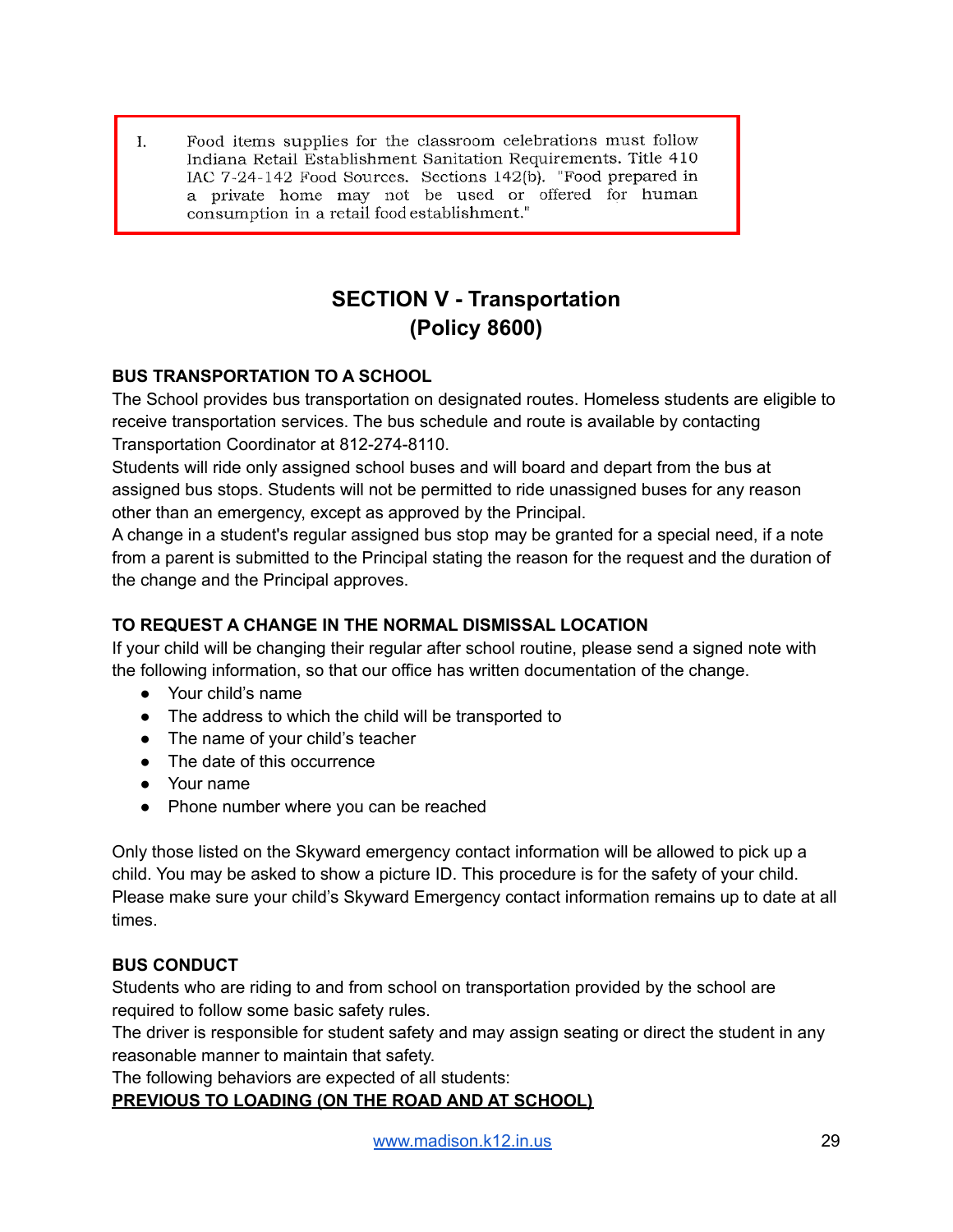Each student shall:

- 1. Be on time at the designated loading zone (5-10 minutes prior to scheduled stop);
- 2. Stay off the road at all times while walking to and waiting for the bus;
- 3. Line up single file off the roadway to enter;
- 4. Wait until the bus is completely stopped before moving forward to enter;
- 5. Refrain from crossing a highway until the bus driver signals it is safe;
- 6. Go immediately to a seat and be seated.

It is the parent's responsibility to inform the bus driver when their child will not be boarding the bus. The bus will not wait.

## **DURING THE TRIP**

Each student shall:

- 1. Follow the directions of the driver.
- 2. Remain seated while the bus is in motion
- 3. Keep head, hands, arms, and legs inside the bus at all times;
- 4. Not litter in the bus or throw anything from the bus;
- 5. Keep books, packages, coats, and all other objects out of the aisle;
- 6. Be courteous to the driver and to other bus riders;
- 7. Not eat (including candy and gum), play games, or play cards;
- 8. Not tamper with the bus or any of its equipment.

## **LEAVING THE BUS**

Each student shall:

- 1. Remain seated until the bus has stopped;
- 2. Take turns and leave in an orderly manner.
- 3. Cross the road, when necessary, at least ten (10) feet in front of the bus, but only after the driver signals that it is safe;
- 4. Be alert to a possible danger signal from the driver.
- 5. Walk immediately to your home from the bus stop. Do not go to your mailbox, loiter at the bus stop or visit with friends and neighbors.

The driver will not drop off students at places other than their regular stop at home or at school unless she/he has proper authorization from school officials.

## **EMERGENCY SITUATIONS**

In case of emergency or if the driver has to leave the bus, the students will

- 1. Stay seated and remain quiet.
- 2. Avoid touching emergency equipment.
- 3. Depend on the driver's training to take care of the students.
- 4. Follow the driver's or the adult authority's instructions.

In the event of an accident involving student(s), Madison Consolidated Schools follows these procedures:

- 1. Parents of injured students are contacted by the principal or designee.
- 2. The radio station is not contacted in order to keep the situation manageable, unless it is determined that it is in the student's best interest to contact the media.